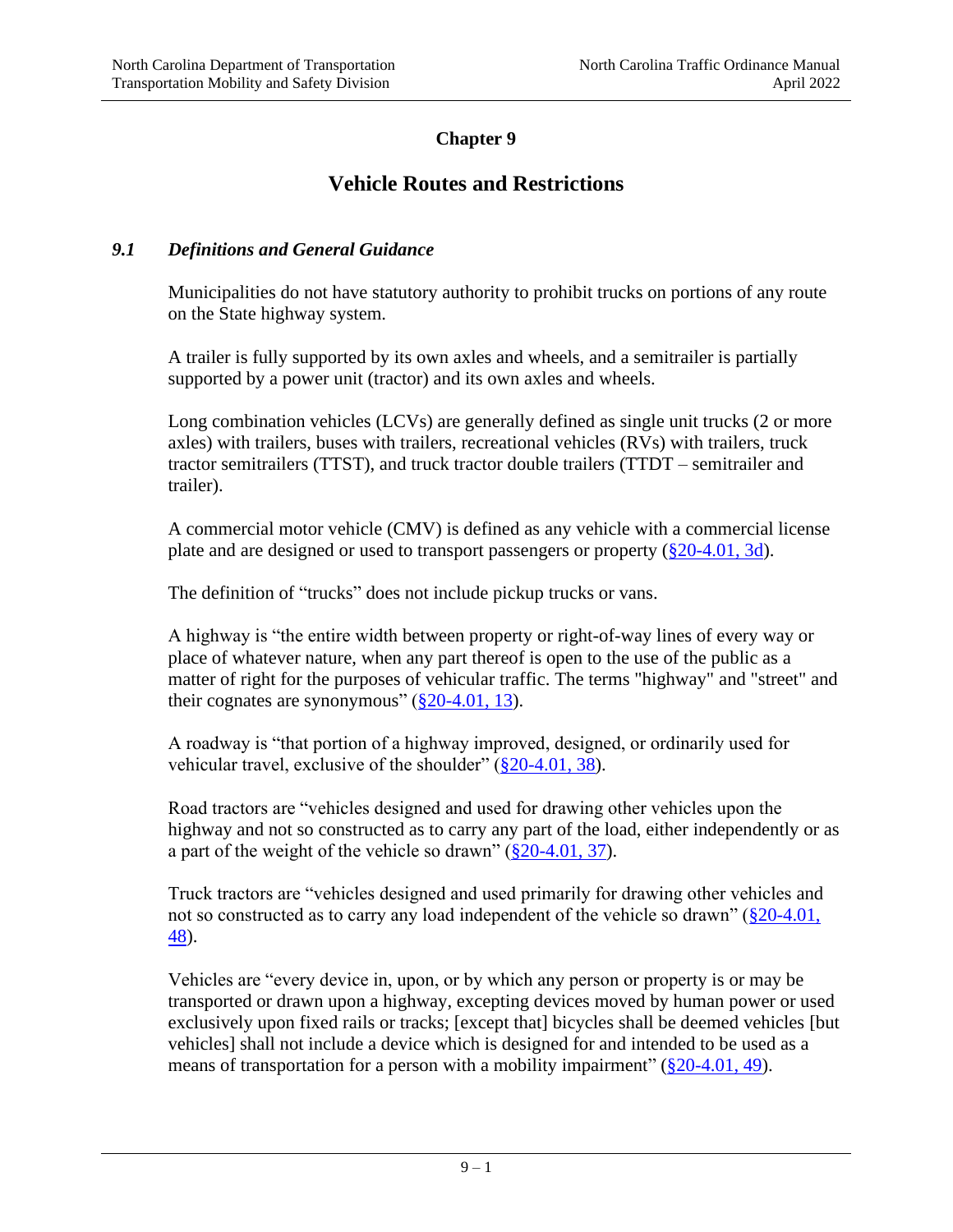## *9.1 Truck Prohibited Route*

| 28                                                |
|---------------------------------------------------|
| Inactive                                          |
| $\S 20-115.1$ (b), $\S 20-116$ (h), $\S 20-121$ , |
| $$136-18(5)$                                      |
| None                                              |
| None                                              |
| Yes                                               |
| 12, 28, 40, 41, 42, 43, 44, 45, 46, 49,           |
| 50                                                |
| Yes                                               |
| N <sub>0</sub>                                    |
| Yes                                               |
|                                                   |

#### Guidance:

The Department of Transportation "may, at any time, prohibit motor vehicle combinations on portions of any route on the State highway system"  $(\S 20-115.1, b)$ .

Trailer/semitrailer lengths may be specified if an engineering investigation or engineering judgment determines some trailer/semitrailer lengths may operate safely on the road but others may not (typical trailer/semitrailer lengths are 28, 28.5, 33, 42.5, 48, and 53 feet).

Any route that is prohibited to "heavy trucks or other vehicles of a gross vehicle weight or axle load limit in excess of a designated maximum" shall have a designated truck route that is "approximately the same distance" as the weight prohibited route, and both routes shall be signed  $(\frac{820-116}{h})$ . However, any route that has a vehicle or weight restriction to avoid damage by "deterioration, rain, snow or other climatic conditions" for a period "not to exceed 90 days in any one calendar year" does not need an adjoining truck route but shall be posted at each end of the route  $(\frac{8}{20} - 121)$ .

Routes may be prohibited to trucks based on safety and capacity reasons  $(\S 20-115.1, b)$ but do not need an associated truck route.

Any route that is restricted or prohibited to trucks shall have justification.

The Ordinance Program Coordinator shall prepare a draft letter from the State Traffic Engineer to the NCDOT Deputy Secretary for Intergovernmental Affairs (NCDOT DSIA) and the Legislative Liaison. Once the letter and ordinance package are signed and approved by the State Traffic Engineer, the Ordinance Program Coordinator will send the final letter, along with the ordinance package and any additional supporting documentation, to the NCDOT DSIA and the Legislative Liaison. They will forward the letter to the Joint Legislative Transportation Oversight Committee (JLTOC), thereby notifying the committee of the truck restriction.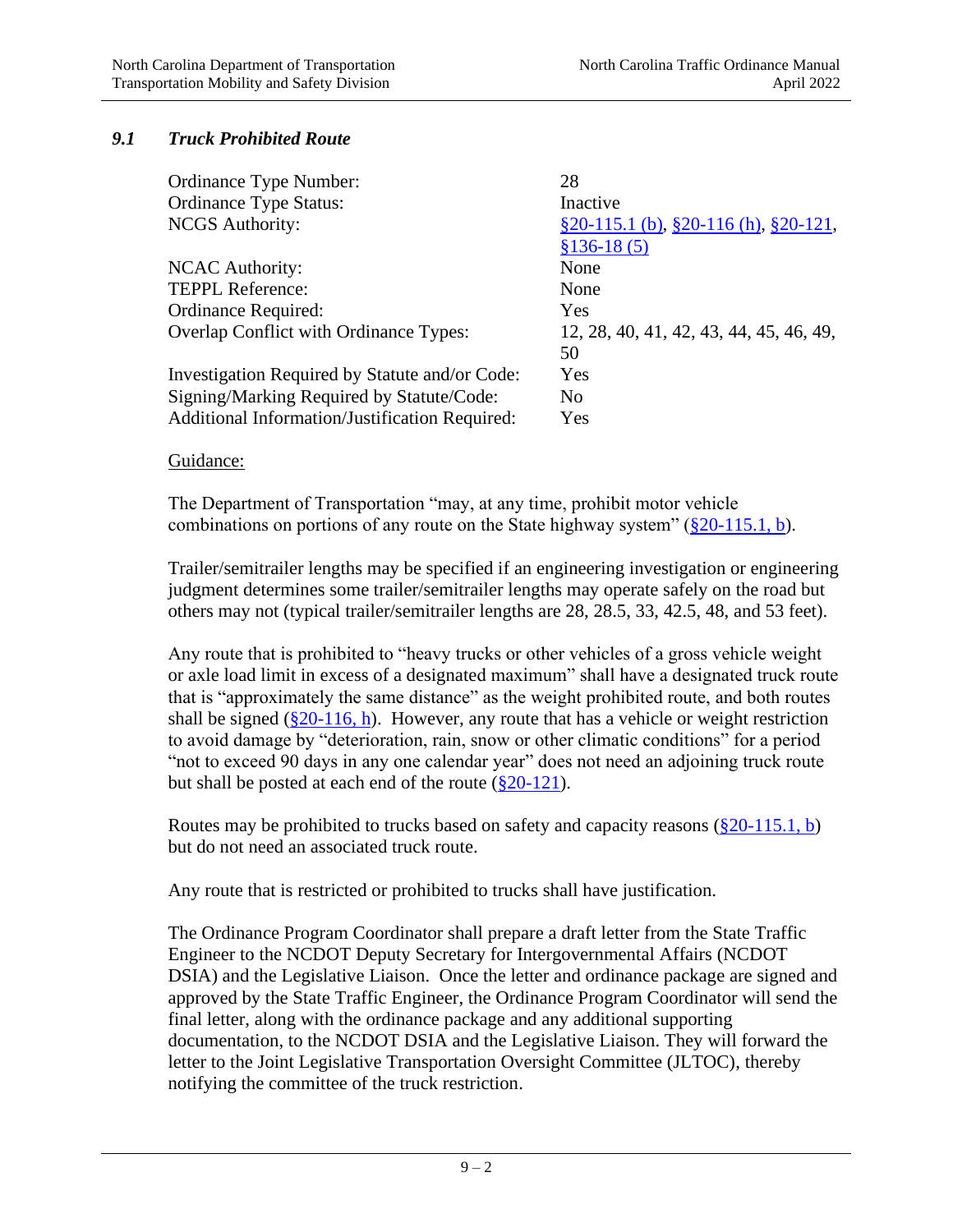## Examples:

No commercial multi-unit vehicles between SR 1211 (Paxton Road) and SR 1340 (Mason Road).

No long combination vehicles between NC 54 and SR 3020 (Robert McKenna Road).

No truck tractors with semitrailers between NC 41 and SR 4430 (Jefferson Road).

No truck tractors with semitrailers longer than 33 feet between SR 1511 (Shalom Church Road) and SR 1523 (Audrey Smith Road).

No commercial vehicles between NC 54 and SR 3020 (Robert McKenna Road).

No trucks between US 64 and NC 55.

No trucks with hazardous material between NC 41 and SR 4430 (Jefferson Road).

No trucks with three or more axles between US 158 Business and SR 1301 (Columbia Road).

No trucks with semitrailers and a gross vehicle weight of greater than 26,000 pounds between US 70 and SR 1553 (Tree Farm Road).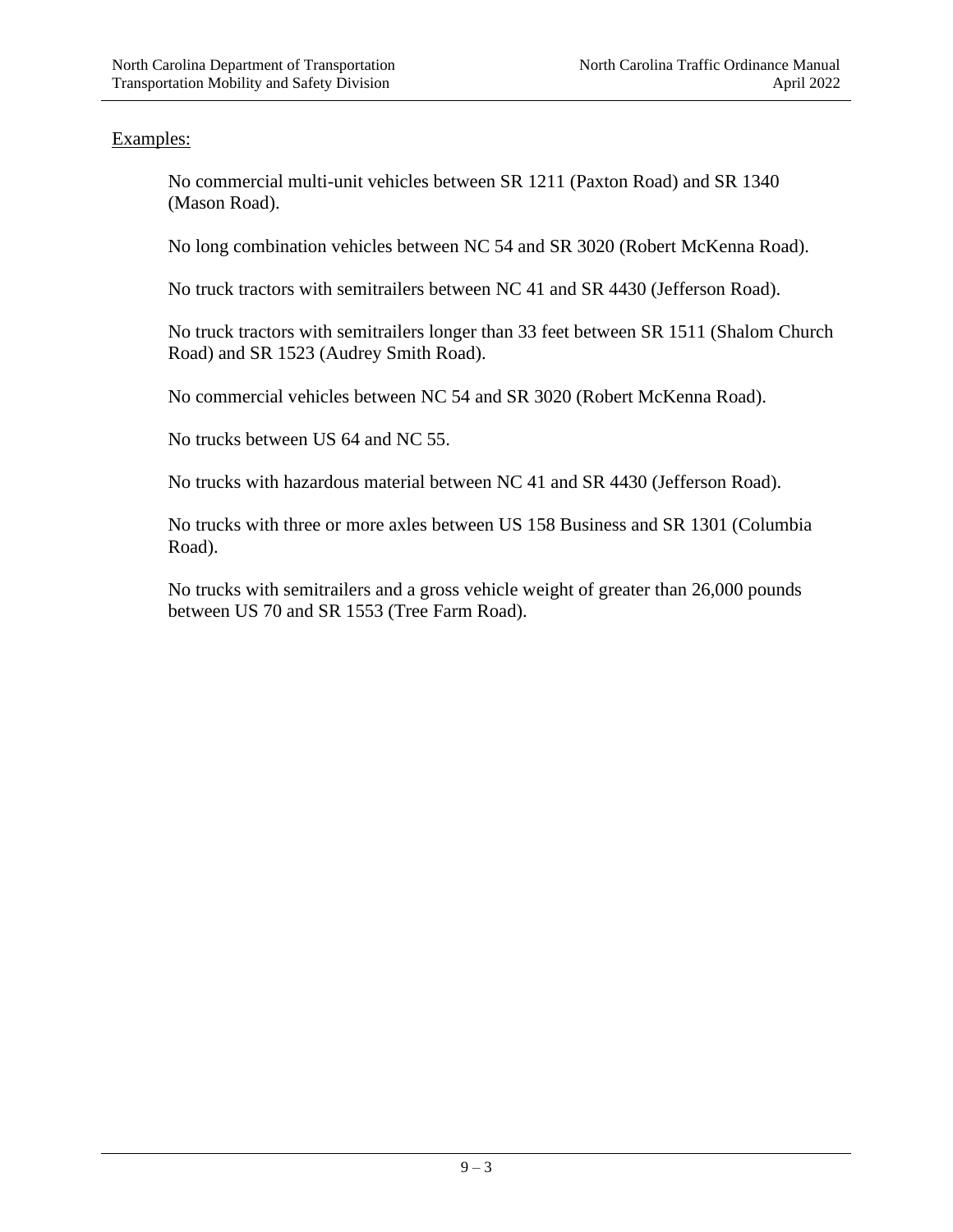## *9.2 Truck Lane Restriction*

| Ordinance Type Number:                         | 50             |
|------------------------------------------------|----------------|
| <b>Ordinance Type Status:</b>                  | Active         |
| <b>NCGS</b> Authority:                         | $$136-18(5)$   |
| <b>NCAC Authority:</b>                         | None           |
| <b>TEPPL Reference:</b>                        | $T-39$         |
| Ordinance Required:                            | Yes            |
| Overlap Conflict with Ordinance Types:         | 28, 49, 50, 55 |
| Investigation Required by Statute and/or Code: | N <sub>0</sub> |
| Signing/Marking Required by Statute/Code:      | Yes            |
| Additional Information/Justification Required: | No             |

#### Guidance:

Generally used to position large vehicles out of the highest speed lanes, reduce the frequency of large trucks surrounding passenger vehicles, and/or to provide additional truck clearance from the opposing direction of traffic.

Should not be used on segments that have left-side exits and merging areas, or that have closely spaced interchanges.

The Department of Transportation is vested with the power to make ordinances for the use of the State highways.

No ordinances shall be made that will conflict with any statute now in force or any ordinance of incorporated municipalities.

### Examples:

Single trucks with a gross vehicle weight rating (GVWR) of greater than 26,000 pounds with three (3) or more axles, or truck and trailer combinations with three (3) or more axles and a combined gross vehicle weight rating (GVWR) of greater than 26,000 pounds, shall be prohibited to use the leftmost lane between SR 1973 (Page Road) and the Wake County line.

No truck tractors with trailers in left two lanes between US 1 (Capital Boulevard) and NC 55 (Apex Highway).

All eastbound trucks over 10,000 pounds, excluding pickup trucks and vans, shall use the right lane between the truck information station and SR 1505 (Joe Miller Road), except when passing slower moving vehicles.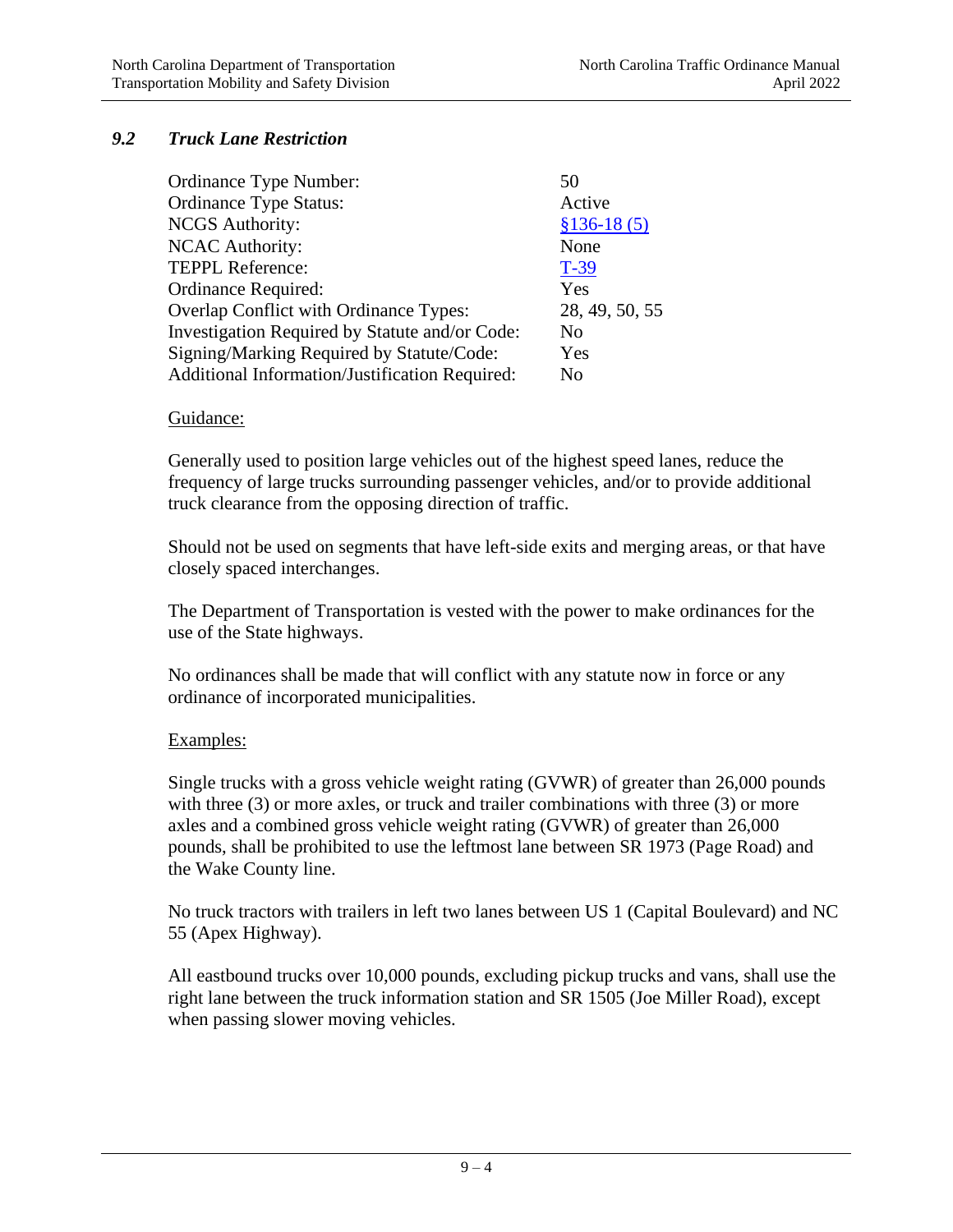## *9.3 No Through Trucks*

| 49                                      |
|-----------------------------------------|
| Active                                  |
| $$136-18(5)$                            |
| None                                    |
| None                                    |
| Yes                                     |
| 12, 28, 43, 44, 45, 46, 49, 50, 51, 52, |
| 55                                      |
| N <sub>0</sub>                          |
| N <sub>0</sub>                          |
| Yes                                     |
|                                         |

### Guidance:

A "no through trucks" prohibition is defined as allowing only trucks with legitimate commerce related business (this does not include gas, food, or lodging) to travel on the road to and from their destination to conduct this business. This restriction may be applied to trucks with a specific dimension (width, length, number of axles, weight, etc.). Any other truck (or any truck meeting or exceeding the dimensions specified in the ordinance) using any part of the route and does not have legitimate commerce related business on the route is considered a "through" truck.

Any route that restricts through trucks "of a gross vehicle weight or axle load limit in excess of a designated maximum" shall have a designated truck route that is "approximately the same distance" as the weight restricted through route, and both routes shall be signed  $(\frac{820-116}{h})$ .

Any route that has a through vehicle or weight restriction to avoid damage by "deterioration, rain, snow or other climatic conditions" for a period "not to exceed 90 days in any one calendar year" does not need an adjoining truck route but shall be posted at each end of the route  $(\frac{820-121}{8})$ .

Routes may be prohibited to through trucks based on safety and capacity reasons [\(§20-](http://www.ncleg.net/gascripts/statutes/statutelookup.pl?statute=20-115.1) [115.1, b\)](http://www.ncleg.net/gascripts/statutes/statutelookup.pl?statute=20-115.1) but do not need an associated truck route. Trailer/semitrailer lengths may be specified if an engineering investigation or engineering judgment determines some trailer/semitrailer lengths may operate safely on the road but others may not (typical trailer/semitrailer lengths are 28, 28.5, 33, 42.5, 48, and 53 feet).

Any route that is restricted or prohibited to trucks shall have justification.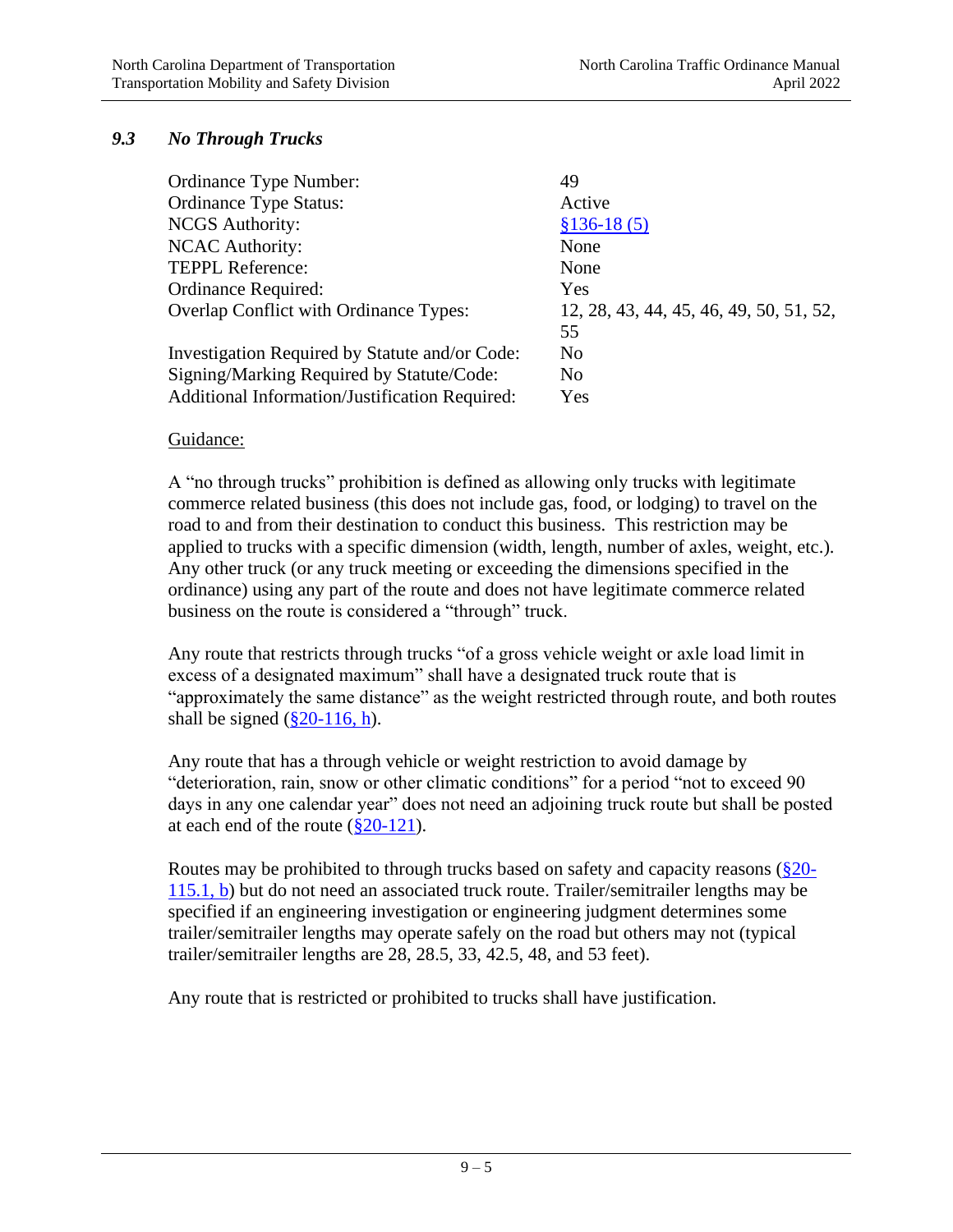The Ordinance Program Coordinator shall prepare a draft letter from the State Traffic Engineer to the NCDOT Deputy Secretary for Intergovernmental Affairs (NCDOT DSIA) and the Legislative Liaison. Once the letter and ordinance package are signed and approved by the State Traffic Engineer, the Ordinance Program Coordinator will send the final letter, along with the ordinance package and any additional supporting documentation, to the NCDOT DSIA and the Legislative Liaison. They will forward the letter to the Joint Legislative Transportation Oversight Committee (JLTOC), thereby notifying the committee of the truck restriction.

## Examples:

No through commercial multi-unit vehicles between SR 1211 (Paxton Road) and SR 1340 (Mason Road).

No through long combination vehicles between NC 54 and SR 3020 (Robert McKenna Road).

No through truck tractors with semitrailers between NC 41 and SR 4430 (Jefferson Road).

No through truck tractors with semitrailers longer than 33 feet between SR 1511 (Shalom Church Road) and SR 1523 (Audrey Smith Road).

No through commercial vehicles between NC 54 and SR 3020 (Robert McKenna Road).

No through trucks between US 64 and NC 55.

No through trucks with hazardous material between NC 41 and SR 4430 (Jefferson Road).

No through trucks with three or more axles between US 158 Business and SR 1301 (Columbia Road).

No through trucks with semitrailers and a gross vehicle weight of greater than 26,000 pounds between US 70 and SR 1553 (Tree Farm Road).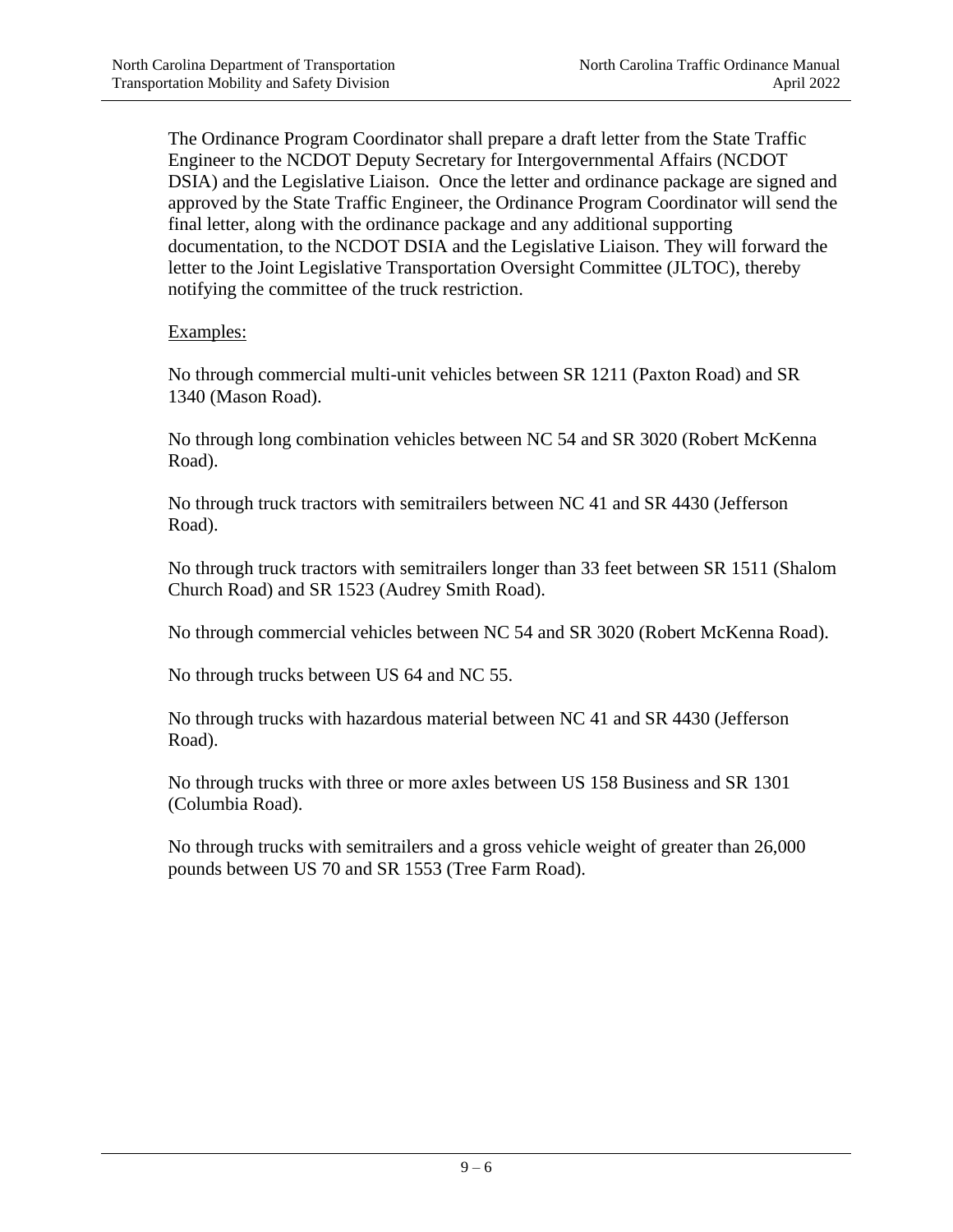## *9.4 Temporary Truck Restriction*

| Ordinance Type Number:                                | 48                                                     |
|-------------------------------------------------------|--------------------------------------------------------|
| <b>Ordinance Type Status:</b>                         | Inactive                                               |
| <b>NCGS</b> Authority:                                | $\S 20 - 115.1$ (b), $\S 20 - 121$ , $\S 136 - 18$ (5) |
| <b>NCAC Authority:</b>                                | None                                                   |
| <b>TEPPL Reference:</b>                               | None                                                   |
| Ordinance Required:                                   | Yes                                                    |
| <b>Overlap Conflict with Ordinance Types:</b>         | 48                                                     |
| Investigation Required by Statute and/or Code:        | N <sub>0</sub>                                         |
| Signing/Marking Required by Statute/Code:             | N <sub>0</sub>                                         |
| <b>Additional Information/Justification Required:</b> | N <sub>0</sub>                                         |

#### Guidance:

Reasonable restrictions on the use of interstate routes on the National Network are limited to specific travel lanes of multi-lane facilities, construction zones, adverse weather conditions, or structural or clearance deficiencies [\(23 CFR 658.11, d, 4\)](http://edocket.access.gpo.gov/cfr_2007/aprqtr/pdf/23cfr658.11.pdf).

Reasonable restrictions on the use of non-interstate Federal-Aid Primary (FAP) routes on the National Network are limited to peak hours of travel, specific travel lanes of multilane facilities, construction zones, seasonal operation, adverse weather conditions, or structural or clearance deficiencies [\(23 CFR 658.11, g, 1\)](http://edocket.access.gpo.gov/cfr_2007/aprqtr/pdf/23cfr658.11.pdf).

Reasonable restrictions on the National Network shall be submitted in writing to the appropriate FHWA Division Office with justification of significant negative impact on safety, the environment, and/or operational efficiency  $(23 \text{ CFR } 658.11, \text{ g}, 2)$ .

The Department of Transportation "may, at any time, prohibit motor vehicle combinations on portions of any route on the State highway system"  $(\frac{820-115.1}{b})$ .

The Department of Transportation "may prohibit the operation of vehicles upon or impose restrictions as to the weight thereof, for a total period not to exceed 90 days in any one calendar year…whenever any said highway by reason of deterioration, rain, snow or other climatic conditions will be damaged unless the use of vehicles thereon is prohibited or the permissible weights thereof reduced"  $(\frac{820-121}{8})$ . Signs shall be erected "designating the provisions of the ordinance at each end of that portion of any highway to which the ordinance is applicable, and the ordinance shall not be effective until or unless such signs are erected and maintained"  $(\frac{820-121}{8})$ .

Trailer/semitrailer lengths may be specified if an engineering investigation or engineering judgment determines some trailer/semitrailer lengths may operate safely on the road but others may not (typical trailer/semitrailer lengths are 28, 28.5, 33, 42.5, 48, and 53 feet).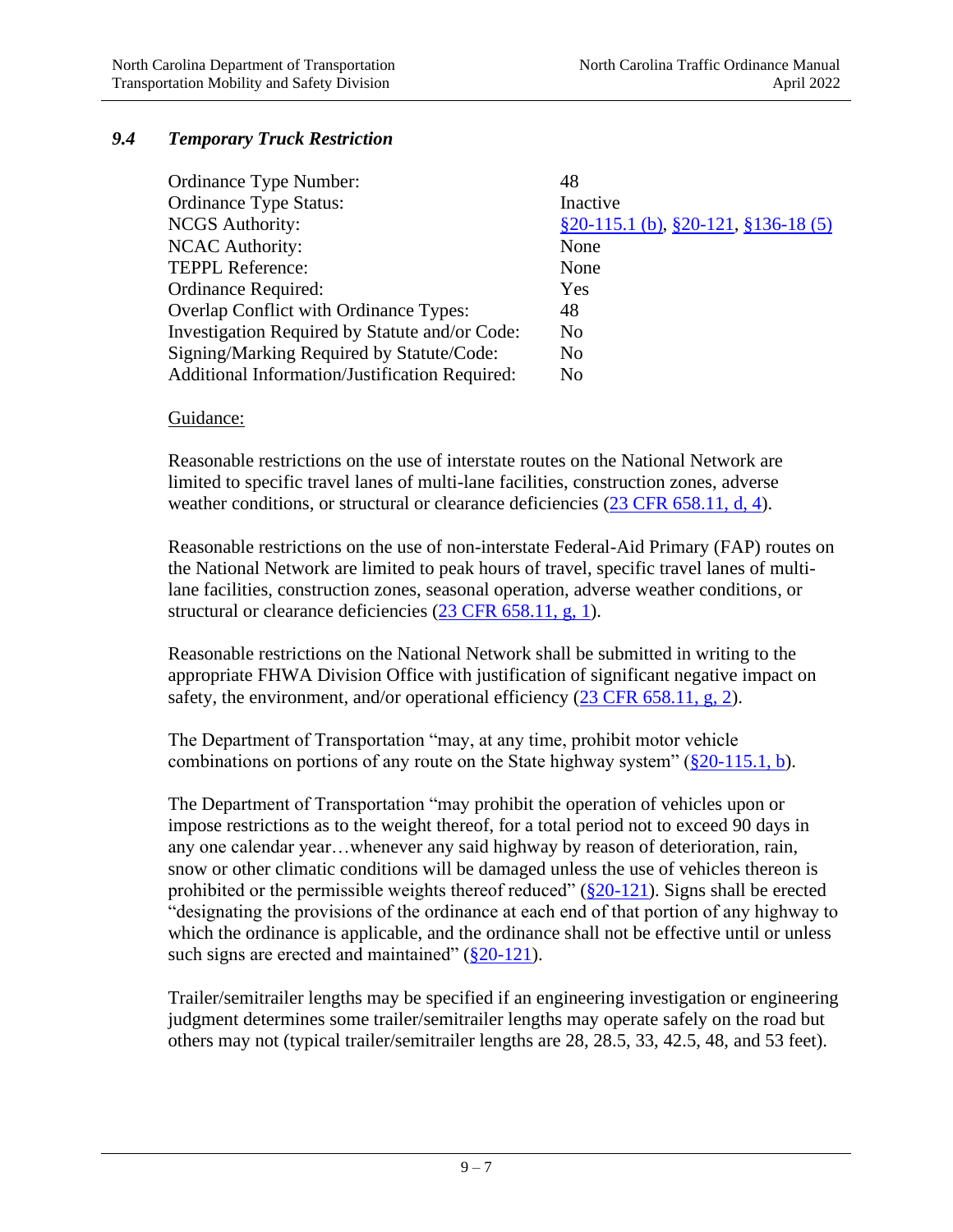Any route that is prohibited to "heavy trucks or other vehicles of a gross vehicle weight or axle load limit in excess of a designated maximum" shall have a designated truck route that is "approximately the same distance" as the weight prohibited route, and both routes shall be signed  $(\frac{820-116}{h})$ . However, any route that has a vehicle or weight restriction to avoid damage by "deterioration, rain, snow or other climatic conditions" for a period "not to exceed 90 days in any one calendar year" does not need an adjoining truck route but shall be posted at each end of the route  $(\frac{8}{20} - 121)$ .

Any route that is prohibited to trucks by any dimension other than weight does not need an associated truck route.

Routes may be prohibited to trucks based on safety and capacity reasons  $(\frac{820-115.1}{b})$ but do not need an associated truck route.

Any route that is restricted or prohibited to trucks shall have justification.

The Ordinance Program Coordinator shall prepare a draft letter from the State Traffic Engineer to the NCDOT Deputy Secretary for Intergovernmental Affairs (NCDOT DSIA) and the Legislative Liaison. Once the letter and ordinance package are signed and approved by the State Traffic Engineer, the Ordinance Program Coordinator will send the final letter, along with the ordinance package and any additional supporting documentation, to the NCDOT DSIA and the Legislative Liaison. They will forward the letter to the Joint Legislative Transportation Oversight Committee (JLTOC), thereby notifying the committee of the truck restriction.

### Examples:

No truck tractors with semitrailers between NC 41 and SR 4430 (Jefferson Road).

No truck tractors with semitrailers longer than 33 feet between SR 1511 (Shalom Church Road) and SR 1523 (Audrey Smith Road).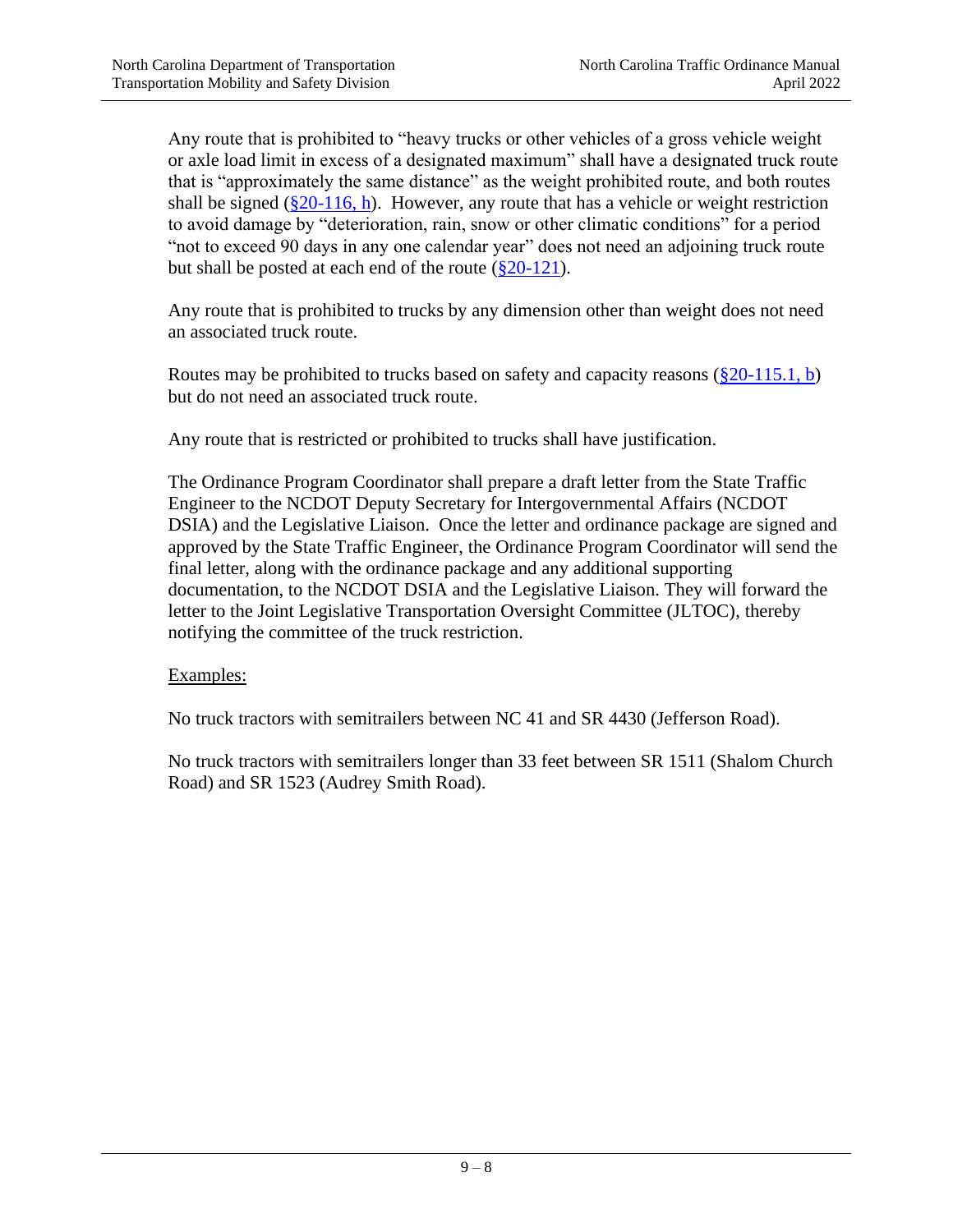## *9.5 Truck Prohibition by Weight (paired with type 52)*

| 51                                     |
|----------------------------------------|
| Active                                 |
| $$20-116(h)$                           |
| None                                   |
| None                                   |
| Yes                                    |
| 12, 40, 41, 42, 43, 44, 45, 46, 51, 67 |
| Yes                                    |
| Yes                                    |
| Yes                                    |
|                                        |

#### Guidance:

Routes may be prohibited to "heavy trucks or other vehicles of a gross vehicle weight or axle load limit in excess of a designated maximum"  $(\frac{820-116}{h})$ .

Routes with a gross vehicle weight or axle load limit prohibition shall have a designated truck route that is "approximately the same distance" as the weight prohibited route  $(\frac{8}{20} -$ [116, h\)](http://www.ncleg.net/gascripts/statutes/statutelookup.pl?statute=20-116).

See Section 9.6 for associated truck route ordinances.

Both routes shall be signed  $(\frac{820-116}{h})$ .

Any route that is restricted or prohibited to trucks shall have justification.

The Ordinance Program Coordinator shall prepare a draft letter from the State Traffic Engineer to the NCDOT Deputy Secretary for Intergovernmental Affairs (NCDOT DSIA) and the Legislative Liaison. Once the letter and ordinance package are signed and approved by the State Traffic Engineer, the Ordinance Program Coordinator will send the final letter, along with the ordinance package and any additional supporting documentation, to the NCDOT DSIA and the Legislative Liaison. They will forward the letter to the Joint Legislative Transportation Oversight Committee (JLTOC), thereby notifying the committee of the truck restriction.

### Examples:

No trucks with an axle load limit in excess of 13,000 pounds between US 15-501 Business (Chapel Hill Boulevard) and US 15-501 Bypass.

No trucks with a gross vehicle weight in excess of 13,000 pounds between SR 1834 (Norwood Road) and the Durham County line.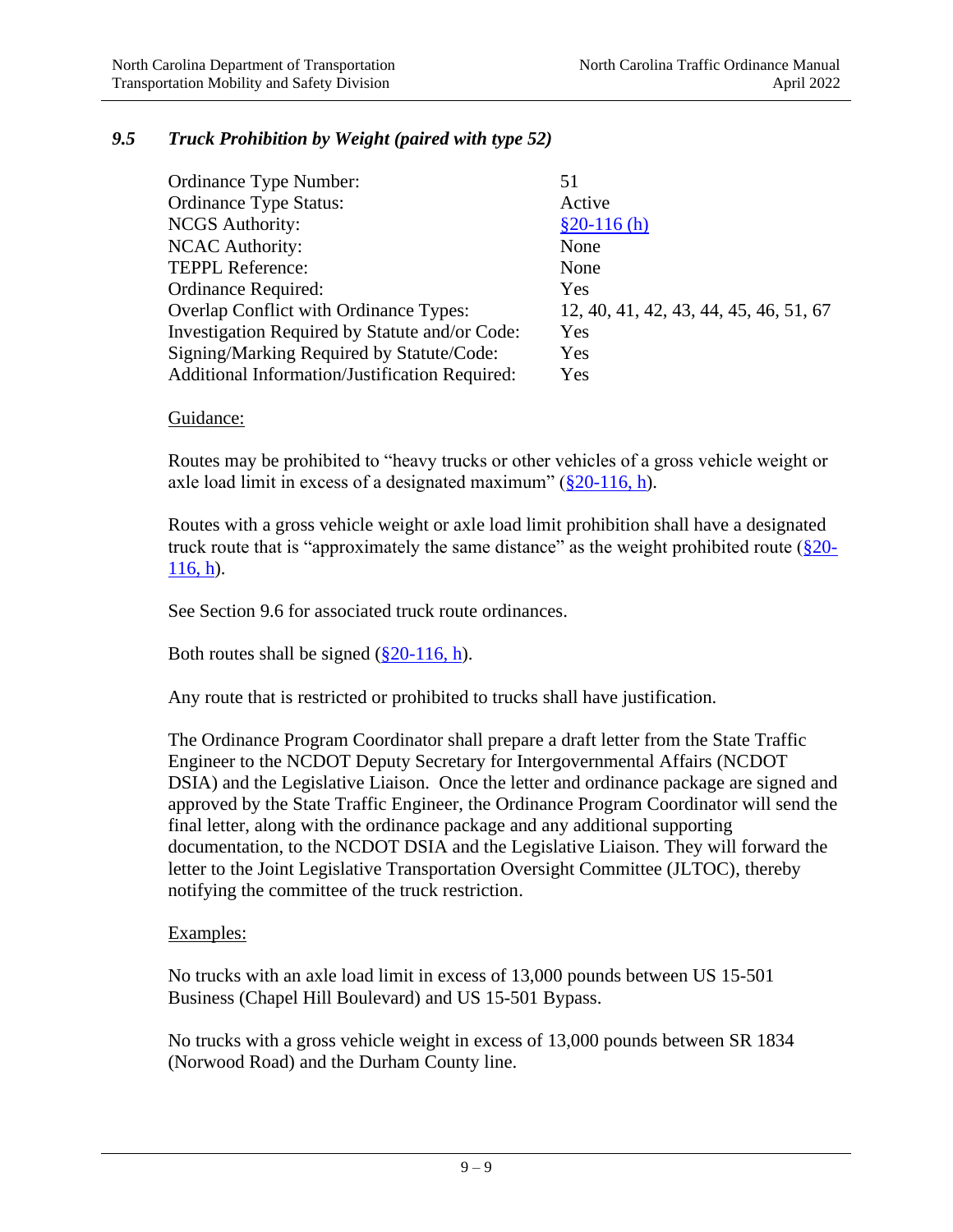## *9.6 Truck Route by Weight (paired with type 51)*

| Ordinance Type Number:                         | 52           |
|------------------------------------------------|--------------|
| <b>Ordinance Type Status:</b>                  | Active       |
| <b>NCGS</b> Authority:                         | $$20-116(h)$ |
| <b>NCAC Authority:</b>                         | None         |
| <b>TEPPL Reference:</b>                        | None         |
| Ordinance Required:                            | Yes          |
| Overlap Conflict with Ordinance Types:         | 49, 67       |
| Investigation Required by Statute and/or Code: | Yes          |
| Signing/Marking Required by Statute/Code:      | Yes          |
| Additional Information/Justification Required: | Yes          |

#### Guidance:

Any route that is prohibited to "heavy trucks or other vehicles of a gross vehicle weight or axle load limit in excess of a designated maximum" shall have a designated truck route that is "approximately the same distance" as the weight prohibited route, and both routes shall be signed  $(\frac{\$20-116}{h})$ .

See Section 9.5 for associated truck prohibition by weight ordinances.

### Examples:

Between SR 1211 (Paxton Road) and SR 1340 (Mason Road).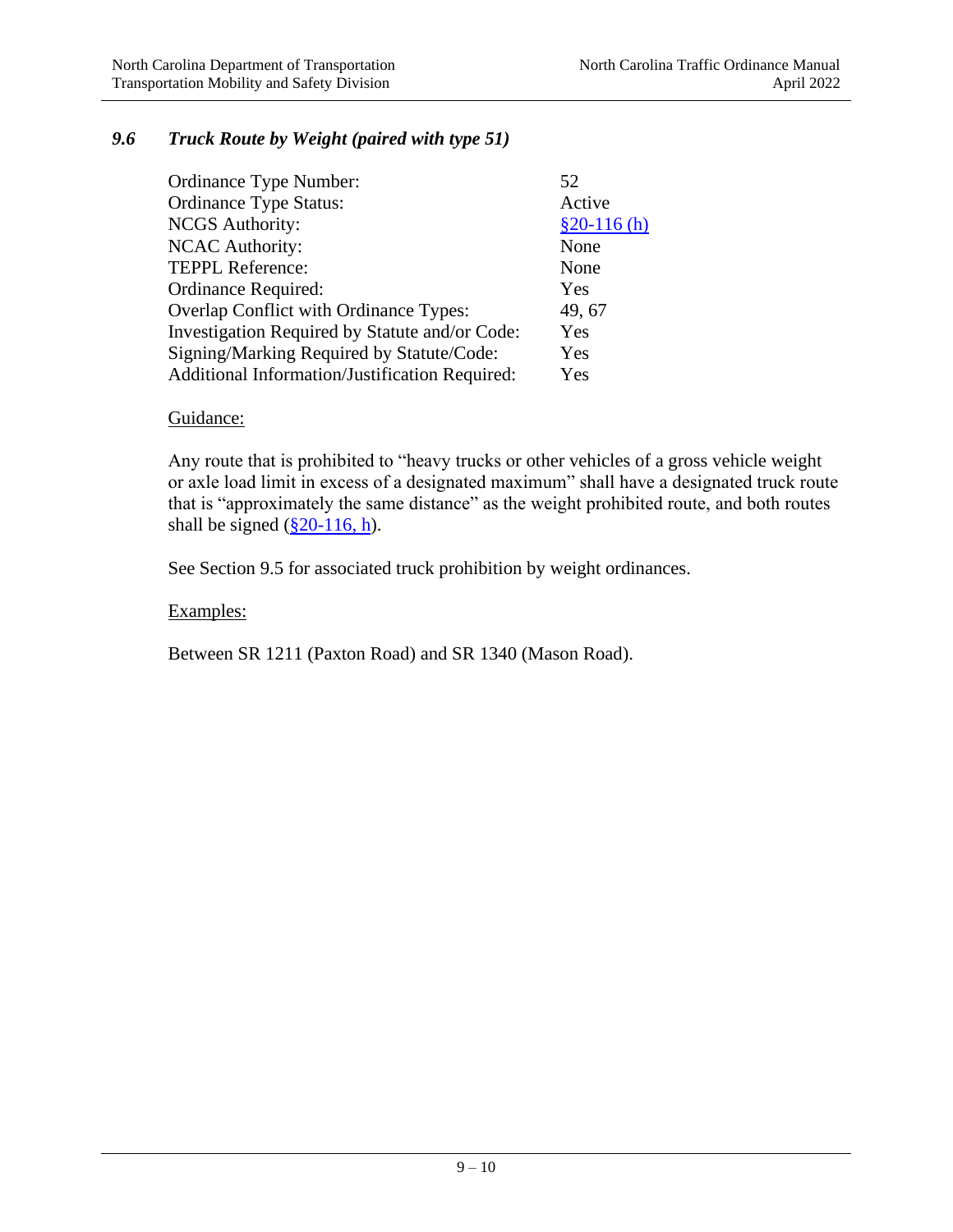## *9.7 Truck Prohibition by Safety and Capacity*

| Ordinance Type Number:                         | 55                                      |
|------------------------------------------------|-----------------------------------------|
| <b>Ordinance Type Status:</b>                  | Active                                  |
| <b>NCGS</b> Authority:                         | $$20-115.1$ (b)                         |
| <b>NCAC Authority:</b>                         | None                                    |
| <b>TEPPL Reference:</b>                        | None                                    |
| <b>Ordinance Required:</b>                     | Yes                                     |
| Overlap Conflict with Ordinance Types:         | 28, 40, 41, 42, 43, 44, 45, 46, 49, 50, |
| Investigation Required by Statute and/or Code: | Yes                                     |
| Signing/Marking Required by Statute/Code:      | N <sub>0</sub>                          |
| Additional Information/Justification Required: | Yes                                     |

#### Guidance:

The Department of Transportation "may, at any time, prohibit motor vehicle combinations on portions of any route on the State highway system" based on safety and capacity reasons  $(\S 20-115.1, b)$ .

Trailer/semitrailer lengths may be specified if an engineering investigation or engineering judgment determines some trailer/semitrailer lengths may operate safely on the road but others may not (typical trailer/semitrailer lengths are 28, 28.5, 33, 42.5, 48, and 53 feet).

An associated truck route is not required.

Any route that is restricted or prohibited to trucks shall have justification.

The Ordinance Program Coordinator shall prepare a draft letter from the State Traffic Engineer to the NCDOT Deputy Secretary for Intergovernmental Affairs (NCDOT DSIA) and the Legislative Liaison. Once the letter and ordinance package are signed and approved by the State Traffic Engineer, the Ordinance Program Coordinator will send the final letter, along with the ordinance package and any additional supporting documentation, to the NCDOT DSIA and the Legislative Liaison. They will forward the letter to the Joint Legislative Transportation Oversight Committee (JLTOC), thereby notifying the committee of the truck restriction.

#### Examples:

No truck tractors with semitrailers between NC 41 and SR 4430 (Jefferson Road).

No truck tractors with semitrailers longer than 33 feet between SR 1511 (Shalom Church Road) and SR 1523 (Audrey Smith Road).

No trucks between US 64 and NC 55.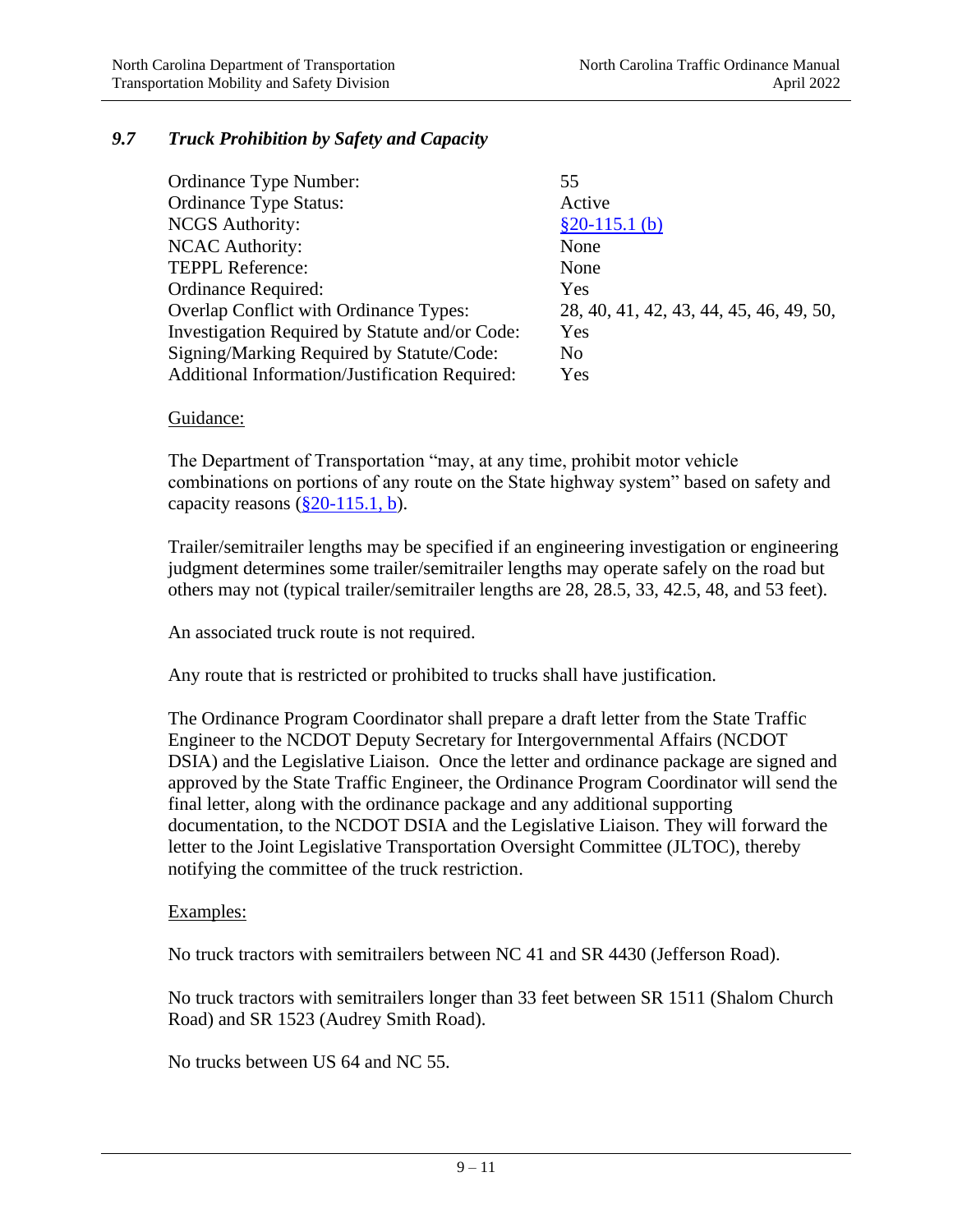No trucks with three or more axles between US 158 Business and SR 1301 (Columbia Road).

### *9.8 Truck Routes*

| 12                 |
|--------------------|
| Active             |
| $$20-141(i)$       |
| 19A:02B.0213       |
| None               |
| Yes                |
| 12, 28, 49, 51, 55 |
| No                 |
| No                 |
| No                 |
|                    |

#### Guidance:

The Department of Transportation may designate truck routes  $(\frac{820-141}{1})$ .

Municipalities can establish truck routes within their corporate limits [\(§160A-77, b, 5\)](http://www.ncleg.net/gascripts/statutes/statutelookup.pl?statute=160A-77), however, any municipally established truck route on the State Highway System shall have approval (i.e. a concurring ordinance) by the Department of Transportation [\(19A:02B.0213\)](http://reports.oah.state.nc.us/ncac/title%2019a%20-%20transportation/chapter%2002%20-%20division%20of%20highways/subchapter%20b/19a%20ncac%2002b%20.0213.html).

Type 12 ordinances shall not be used in association with routes prohibited to trucks by weight – see Sections 9.5 and 9.6 for additional information.

The M4-4 auxiliary sign is used for highway numbering and shall not be used to designate truck routes established by [§20-141](http://www.ncleg.net/gascripts/statutes/statutelookup.pl?statute=20-141) (i).

#### Examples:

Between US 401 and US 64.

Between NC 41 (Main Street) and SR 1101 (Price Avenue).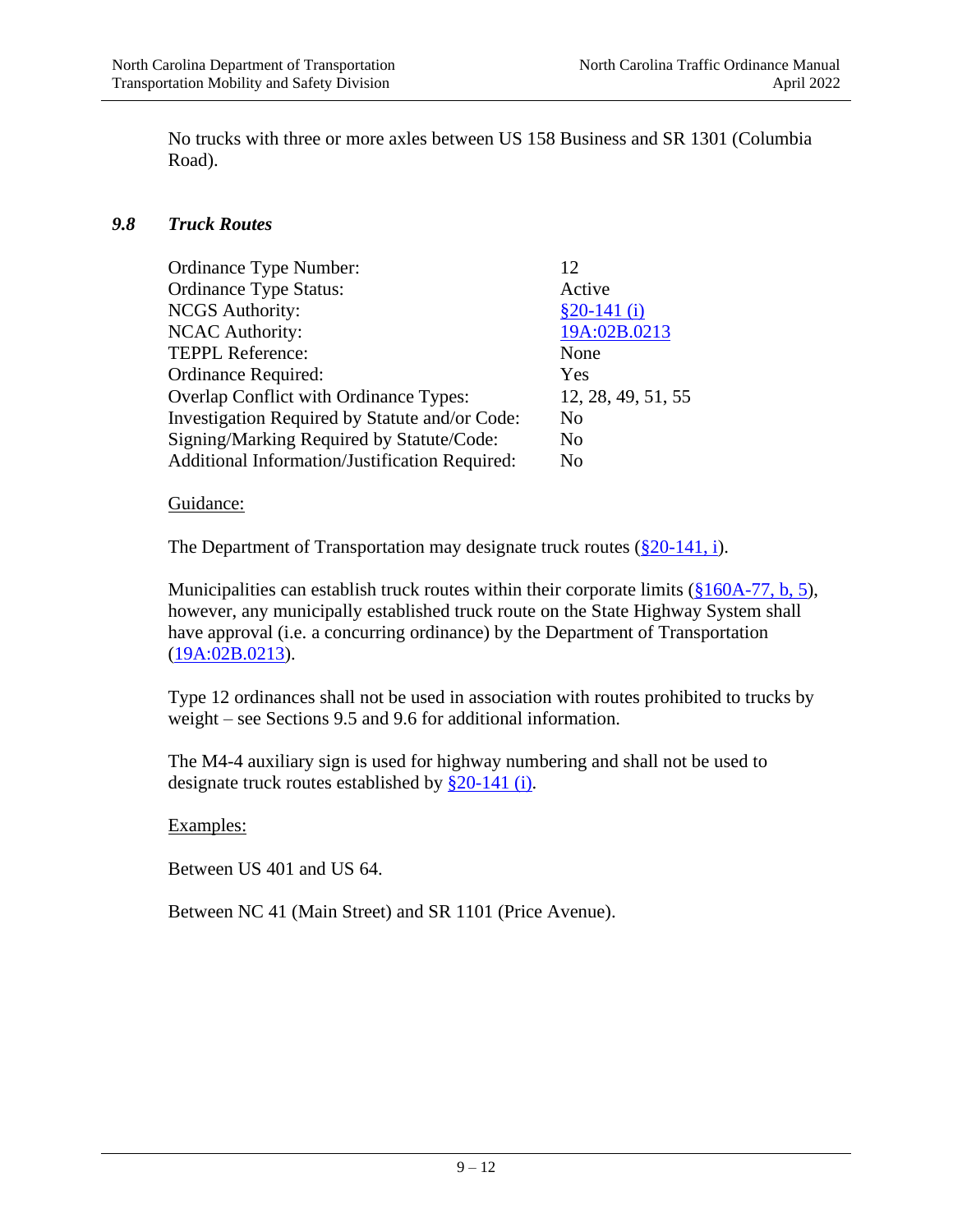## *9.9 Truck Information Station*

| Ordinance Type Number:                         | 23             |
|------------------------------------------------|----------------|
| <b>Ordinance Type Status:</b>                  | Active         |
| <b>NCGS</b> Authority:                         | $$136-18(5)$   |
| <b>NCAC Authority:</b>                         | None           |
| TEPPL Reference:                               | None           |
| Ordinance Required:                            | Yes            |
| Overlap Conflict with Ordinance Types:         | None           |
| Investigation Required by Statute and/or Code: | No.            |
| Signing/Marking Required by Statute/Code:      | No             |
| Additional Information/Justification Required: | N <sub>0</sub> |

#### Guidance:

Truck information stations provide information to truck operators of upcoming road conditions and any applicable speed limits or lane restrictions. Truck operators are required to stop and review this information before proceeding for the safety of all road users.

#### Examples:

All eastbound trucks over 10,000 pounds, excluding pickup trucks and vans, shall enter the truck information station at the top of Old Fort Mountain to be advised of steep grade conditions, truck speed limits, lane restrictions, and any other posted information before descending the mountain.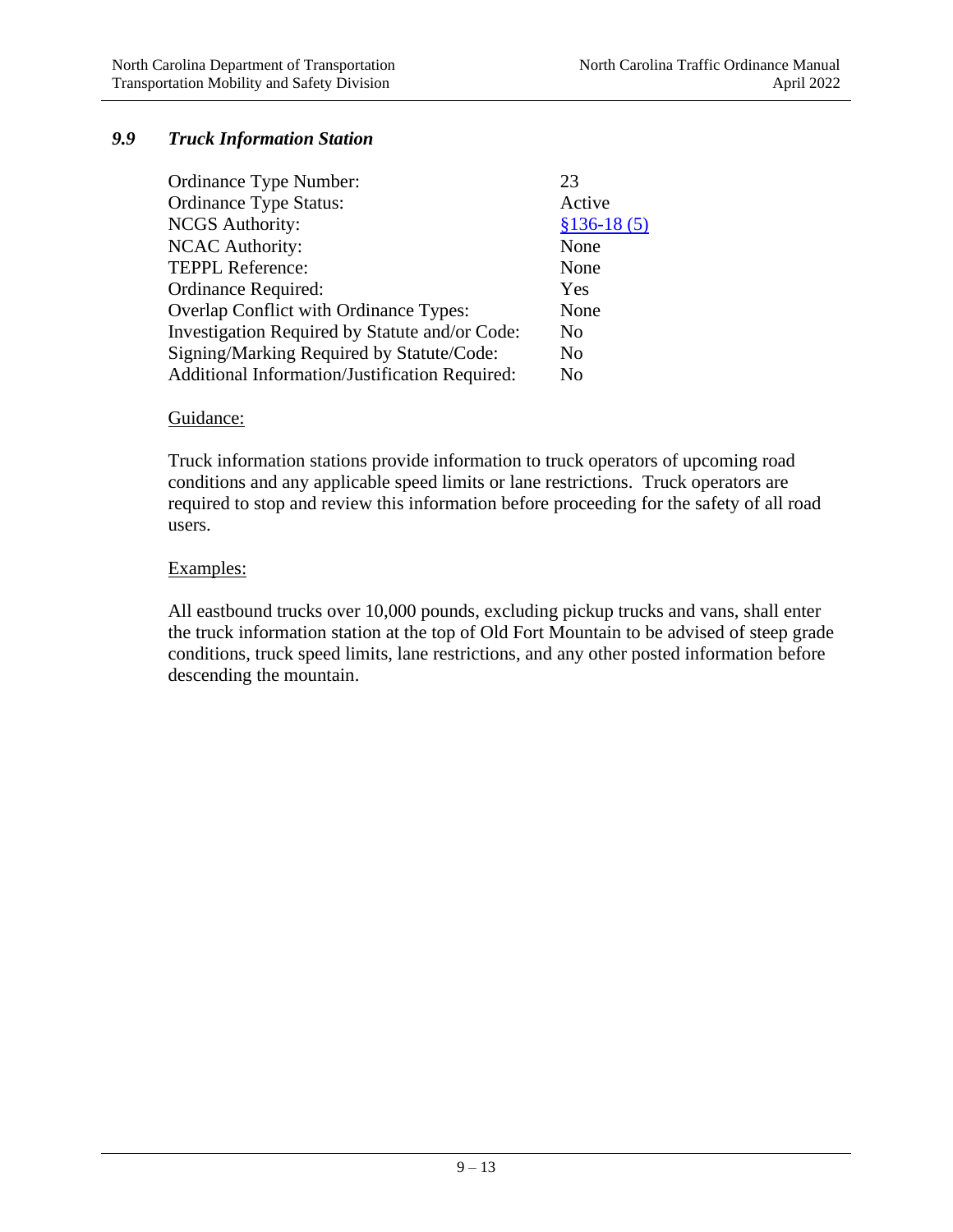### *9.10 Temporary Vehicle Restriction by Weight to Prevent Damage*

| Ordinance Type Number:                         | 53        |
|------------------------------------------------|-----------|
| <b>Ordinance Type Status:</b>                  | Active    |
| <b>NCGS</b> Authority:                         | $$20-121$ |
| <b>NCAC Authority:</b>                         | None      |
| <b>TEPPL Reference:</b>                        | None      |
| Ordinance Required:                            | Yes       |
| Overlap Conflict with Ordinance Types:         | 53, 54    |
| Investigation Required by Statute and/or Code: | No        |
| Signing/Marking Required by Statute/Code:      | Yes       |
| Additional Information/Justification Required: | Yes       |

#### Guidance:

The Department of Transportation may restrict the weight of vehicles on a given route, for a period not to exceed 90 days in any one calendar year, when that route will be damaged by deterioration or climatic conditions unless the permissible weights are reduced [\(§20-121\)](http://www.ncleg.net/gascripts/statutes/statutelookup.pl?statute=20-121).

An associated truck route is not required.

Signs shall be erected "designating the provisions of the ordinance at each end of that portion of any highway to which the ordinance is applicable, and the ordinance shall not be effective until or unless such signs are erected and maintained"  $(\S 20-121)$ .

The Ordinance Program Coordinator shall prepare a draft letter from the State Traffic Engineer to the NCDOT Deputy Secretary for Intergovernmental Affairs (NCDOT DSIA) and the Legislative Liaison. Once the letter and ordinance package are signed and approved by the State Traffic Engineer, the Ordinance Program Coordinator will send the final letter, along with the ordinance package and any additional supporting documentation, to the NCDOT DSIA and the Legislative Liaison. They will forward the letter to the Joint Legislative Transportation Oversight Committee (JLTOC), thereby notifying the committee of the truck restriction.

### Examples:

No trucks with a gross vehicle weight of greater than 26,000 pounds between US 70 and SR 1553 (Tree Farm Road) between December 1 and February 28.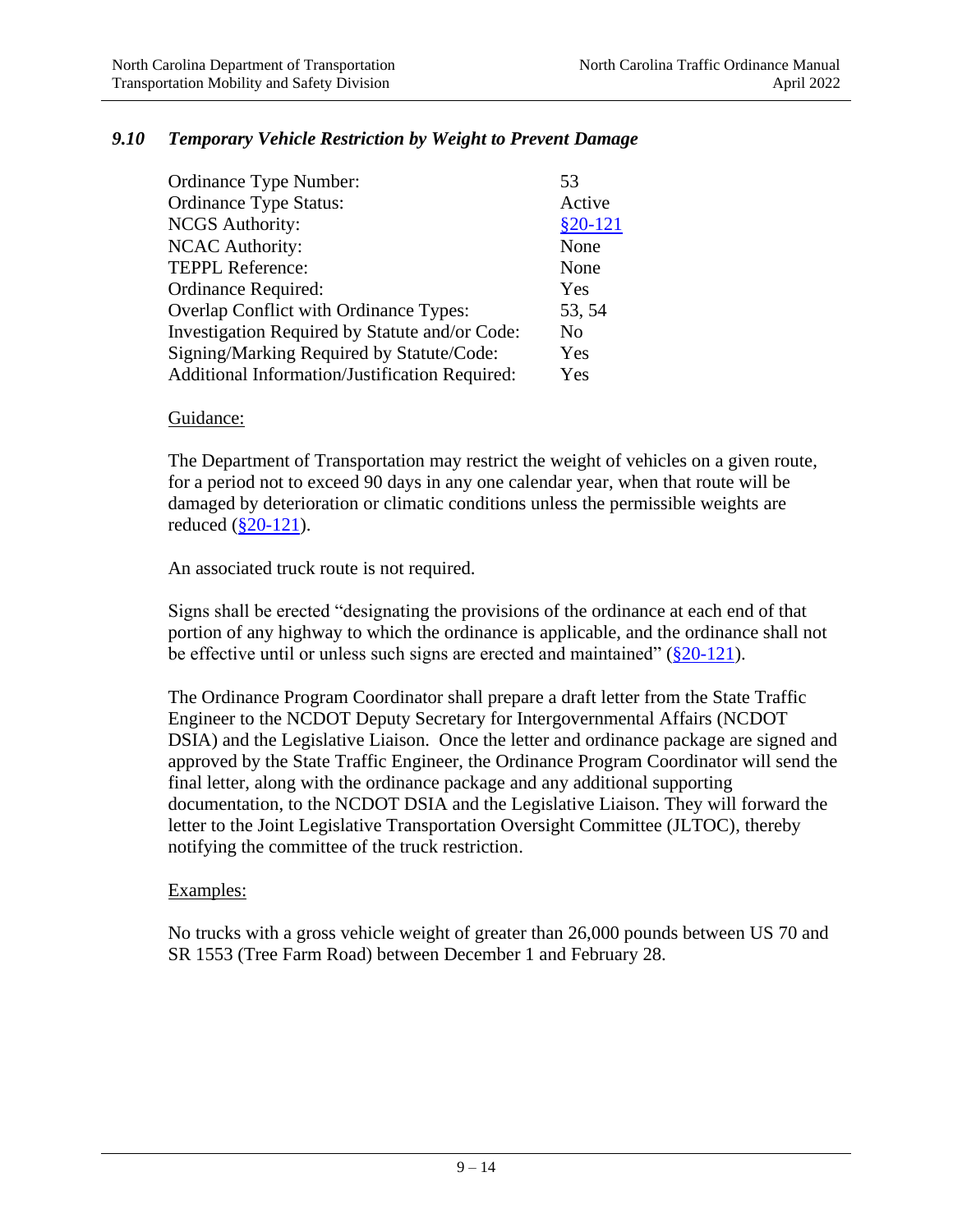## *9.11 Temporary Vehicle Prohibition to Prevent Damage*

| Ordinance Type Number:                         | 54        |
|------------------------------------------------|-----------|
| <b>Ordinance Type Status:</b>                  | Active    |
| <b>NCGS</b> Authority:                         | $$20-121$ |
| <b>NCAC Authority:</b>                         | None      |
| <b>TEPPL Reference:</b>                        | None      |
| Ordinance Required:                            | Yes       |
| Overlap Conflict with Ordinance Types:         | 53, 54    |
| Investigation Required by Statute and/or Code: | No        |
| Signing/Marking Required by Statute/Code:      | Yes       |
| Additional Information/Justification Required: | Yes       |

#### Guidance:

The Department of Transportation may prohibit vehicles on a given route, for a period not to exceed 90 days in any one calendar year, when that route will be damaged by deterioration or climatic conditions unless certain vehicles are prohibited  $(\frac{820-121}{8})$ .

Signs shall be erected "designating the provisions of the ordinance at each end of that portion of any highway to which the ordinance is applicable, and the ordinance shall not be effective until or unless such signs are erected and maintained"  $(\S 20-121)$ .

An associated truck route is not required.

The Ordinance Program Coordinator shall prepare a draft letter from the State Traffic Engineer to the NCDOT Deputy Secretary for Intergovernmental Affairs (NCDOT DSIA) and the Legislative Liaison. Once the letter and ordinance package are signed and approved by the State Traffic Engineer, the Ordinance Program Coordinator will send the final letter, along with the ordinance package and any additional supporting documentation, to the NCDOT DSIA and the Legislative Liaison. They will forward the letter to the Joint Legislative Transportation Oversight Committee (JLTOC), thereby notifying the committee of the truck restriction.

#### Examples:

No commercial multi-unit vehicles between SR 1211 (Paxton Road) and SR 1340 (Mason Road) between September 1 and November 29.

No trucks with 3 or more axles between US 64 and NC 55 between December 1 and February 28.

No farm equipment, including tractors, between March 1 and May 29.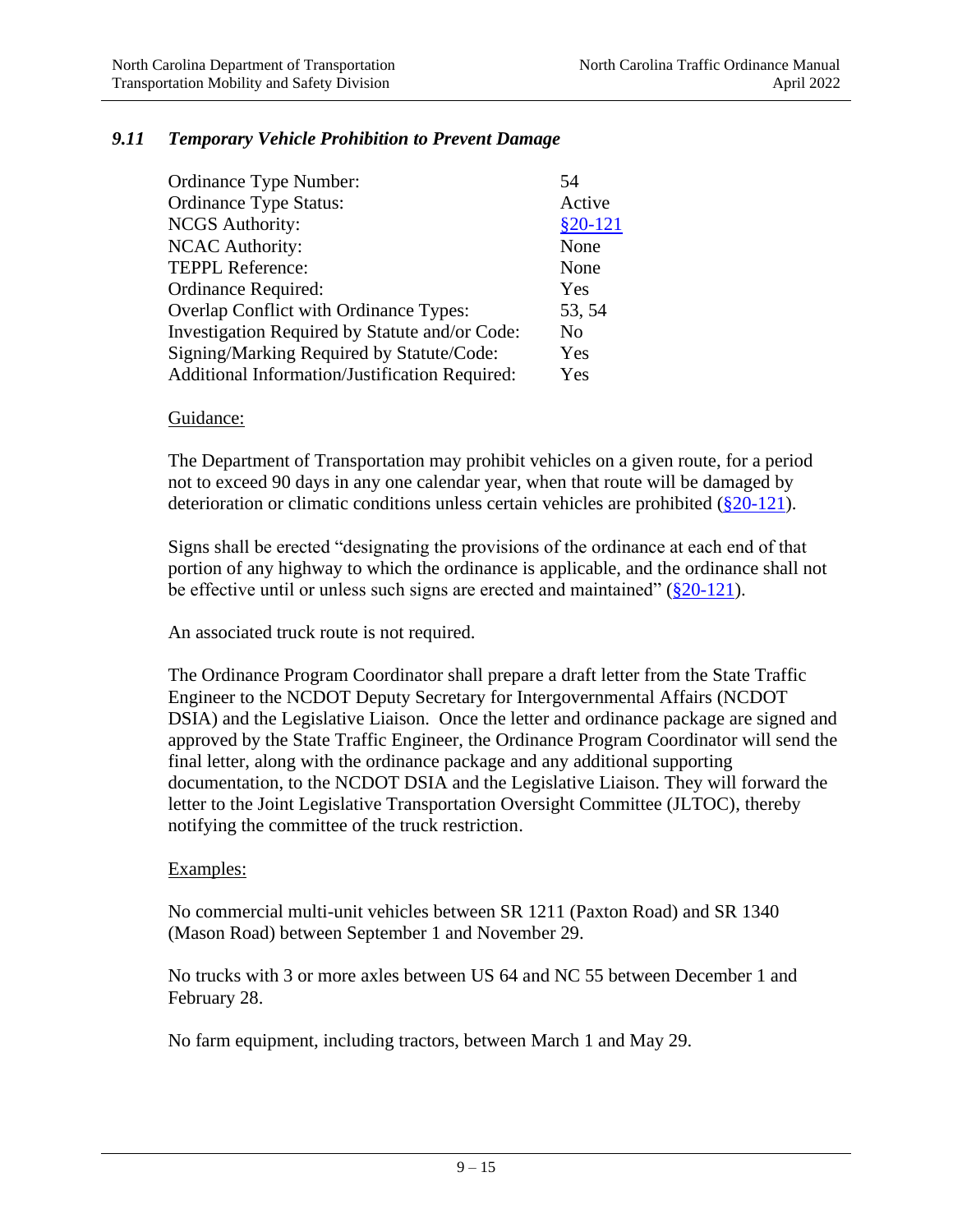## *9.12 Light Traffic Road*

| Ordinance Type Number:                         | 67                                     |
|------------------------------------------------|----------------------------------------|
| <b>Ordinance Type Status:</b>                  | Inactive                               |
| <b>NCGS</b> Authority:                         | $$20-118$ (b) (4)                      |
| <b>NCAC Authority:</b>                         | 19A:04A.0106                           |
| <b>TEPPL Reference:</b>                        | None                                   |
| Ordinance Required:                            | Yes                                    |
| Overlap Conflict with Ordinance Types:         | 40, 41, 42, 43, 44, 45, 46, 51, 52, 67 |
| Investigation Required by Statute and/or Code: | N <sub>0</sub>                         |
| Signing/Marking Required by Statute/Code:      | Yes                                    |
| Additional Information/Justification Required: | Yes                                    |

### Guidance:

The Department of Transportation may establish light traffic roads and restrict the axle weight limit on such roads below the statutory limits "when in the opinion of the Department of Transportation, such road is inadequate to carry and will be injuriously affected by vehicles using the said road carrying the maximum axle weight".

Light traffic roads shall not apply to interstates or primary routes (I, US, and NC routes).

All light traffic roads shall be posted with the maximum axle weight (13,000 pounds or less).

Division Engineers are responsible for keeping records of light traffic roads and the reasons for their designation, and shall review their status at least annually.

Light traffic roads are currently maintained by the State Road Maintenance Unit and are available at the following URL:<https://apps.ncdot.gov/prr/RoadSearch.aspx>

### Examples:

Maximum axle weight 6.5 tons between SR 1211 (Paxton Road) and SR 1340 (Mason Road).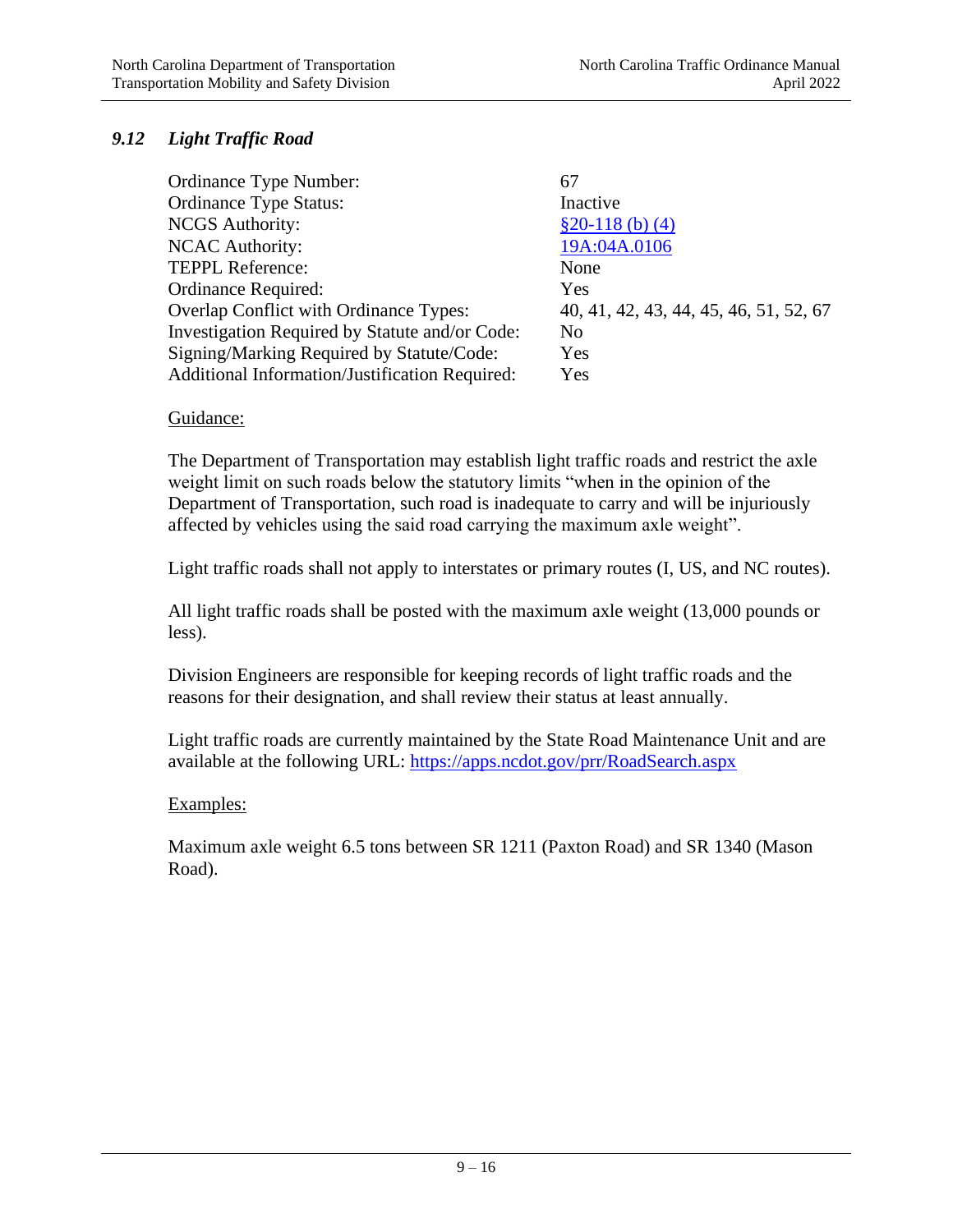## *9.13 Motorized Vehicles Only*

| 66           |
|--------------|
| Active       |
| $$136-18(5)$ |
| None         |
| None         |
| Yes          |
| 27, 65       |
| No           |
| No           |
| No           |
|              |

#### Guidance:

This ordinance is used to restrict the use of a road, or segment of road, to motorized vehicles only which will prohibit its use by pedestrians (including pedestrians with electric personal assistive mobility devices) and any non-motorized vehicles (such as bicycles, skateboards, and other devices moved by human power).

Time of day and/or time of year constraints may be included.

The Department of Transportation is vested with the power to make ordinances for the use of the State highways.

No ordinances shall be made that will conflict with any statute now in force or any ordinance of incorporated municipalities.

### Examples:

Between SR 1443 (Broughton Road) and SR 2336 (Ashton Road).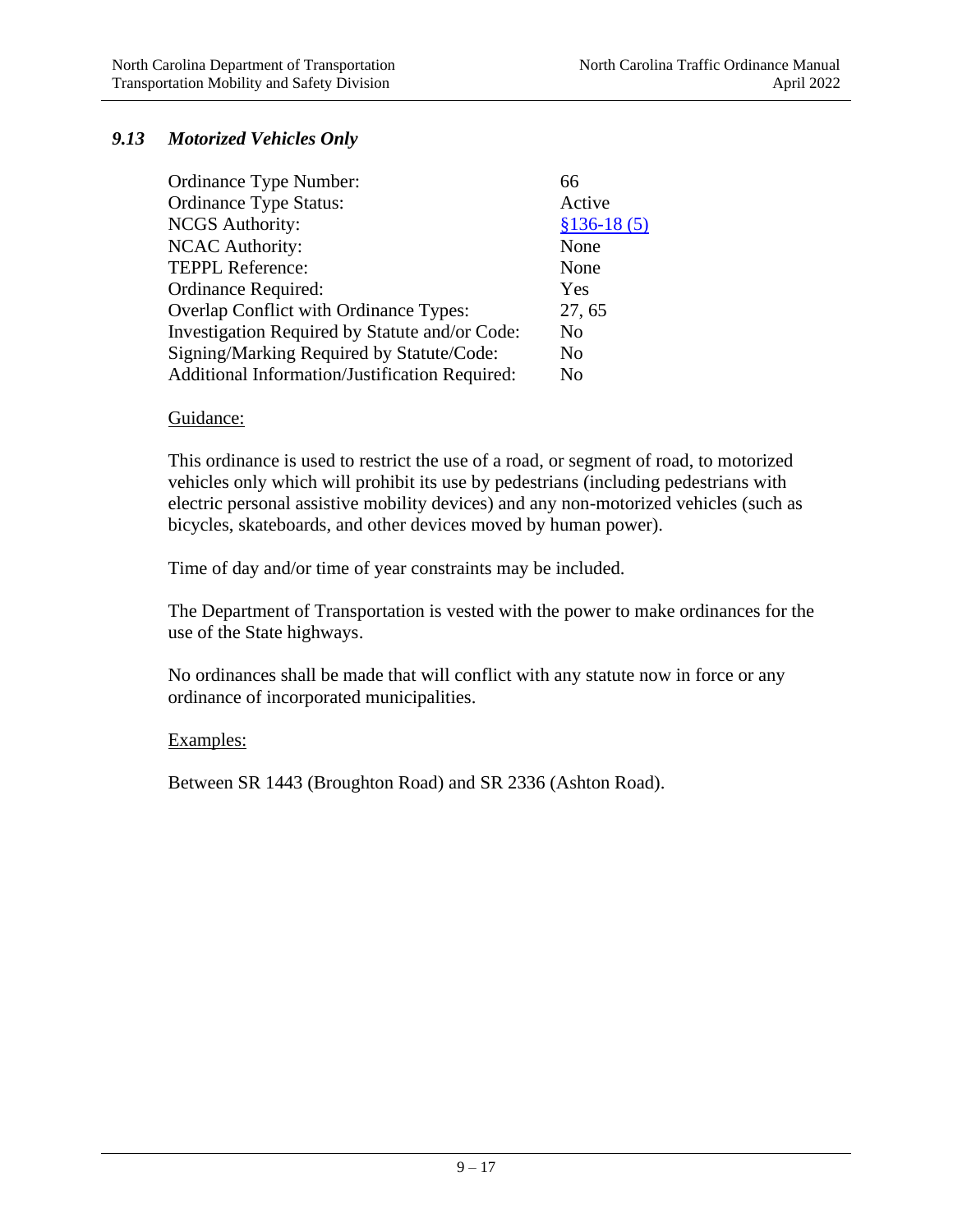## *9.14 No Motorized Vehicle Zone*

| Ordinance Type Number:                                | 27                                      |
|-------------------------------------------------------|-----------------------------------------|
| <b>Ordinance Type Status:</b>                         | Active                                  |
| <b>NCGS</b> Authority:                                | $$136-18(5)$                            |
| <b>NCAC Authority:</b>                                | None                                    |
| <b>TEPPL Reference:</b>                               | None                                    |
| Ordinance Required:                                   | Yes                                     |
| <b>Overlap Conflict with Ordinance Types:</b>         | 12, 40, 41, 42, 43, 44, 45, 46, 47, 49, |
|                                                       | 50, 52, 60, 61, 62, 63, 64, 66, 69, 80, |
|                                                       | 81                                      |
| Investigation Required by Statute and/or Code:        | N <sub>0</sub>                          |
| Signing/Marking Required by Statute/Code:             | N <sub>0</sub>                          |
| <b>Additional Information/Justification Required:</b> | N <sub>0</sub>                          |

#### Guidance:

This ordinance is used to restrict the use of a road, or segment of road, to pedestrians (including pedestrians with electric personal assistive mobility devices) and any nonmotorized vehicles (such as bicycles, skateboards, and other devices moved by human power).

Time of day and/or time of year constraints may be included.

The Department of Transportation is vested with the power to make ordinances for the use of the State highways.

No ordinances shall be made that will conflict with any statute now in force or any ordinance of incorporated municipalities.

#### Examples:

Between 0.58 miles west of SR 1443 (Broughton Road) and 0.92 miles east of SR 2336 (Ashton Road).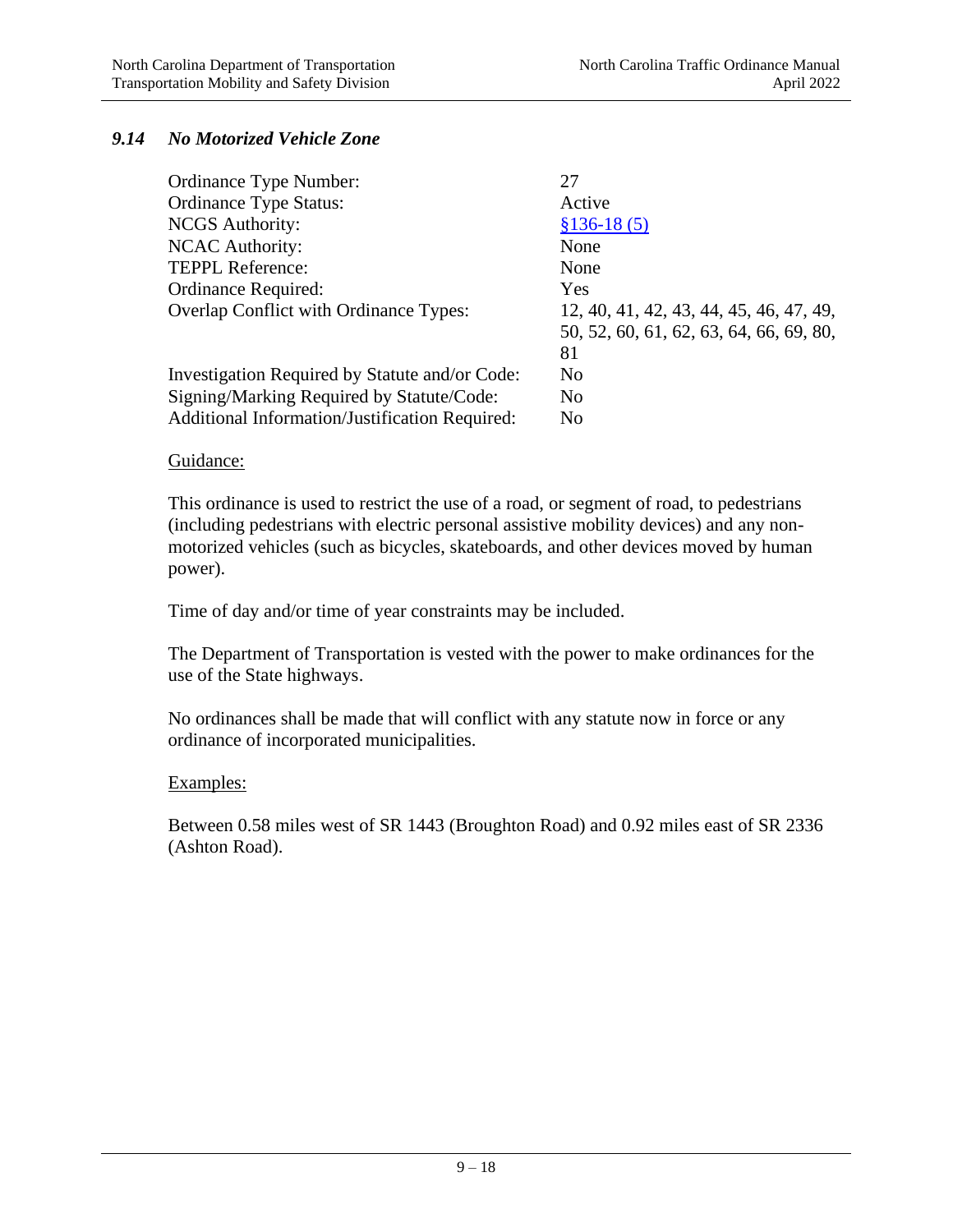### *9.15 Farm Equipment Authorization*

| Ordinance Type Number:                         | 64                |
|------------------------------------------------|-------------------|
| <b>Ordinance Type Status:</b>                  | Active            |
| <b>NCGS</b> Authority:                         | $$20-116$ (i) (8) |
| <b>NCAC Authority:</b>                         | None              |
| <b>TEPPL Reference:</b>                        | $F-28$            |
| Ordinance Required:                            | Yes               |
| Overlap Conflict with Ordinance Types:         | 64                |
| Investigation Required by Statute and/or Code: | Yes               |
| Signing/Marking Required by Statute/Code:      | No                |
| Additional Information/Justification Required: | Yes               |

#### Guidance:

In general, self-propelled grain combines and other self-propelled farm equipment with or without implements not exceeding 25 feet in width are allowed to operate on any road except interstates and other fully controlled access highways  $(\frac{820-116}{1})$ .

However, self-propelled grain combines and other self-propelled farm equipment with or without implements not exceeding 25 feet in width may be allowed to operate on interstates and other fully controlled access highways if they have authorization from NCDOT through an application process [\(§20-116, j\)](http://www.ncleg.net/gascripts/statutes/statutelookup.pl?statute=20-116). See TEPPL for more information.

Also, any approved route may be subject to any of the following additional conditions:

- A requirement that the subject equipment be followed by a flag vehicle with flashing lights that shall be operated at all times on the route so as to be visible from a distance of at least 300 feet.
- Restrictions on maximum and minimum speeds of the equipment.
- Restrictions on the maximum dimensions of the equipment.
- Restrictions on the time of day that the equipment may be operated on the approved route.

#### Examples:

Between SR 1225 (Kingsboro Road) and SR 1524 (Chinquapin Road), only during daylight hours and must be accompanied by a trailing escort vehicle at an appropriate distance for conditions and as a minimum with its emergency flashers operating. Application F-13-4.

Between NC 581 and US 13, only during the hours of 10:00 AM and 4:00 PM Monday through Thursday and no travel on Memorial Day, July 4th, or Labor Day holidays. Must be accompanied by a trailing escort vehicle at an appropriate distance for conditions, using a wide load banner, and with its emergency flashers operating. Application F-16-1.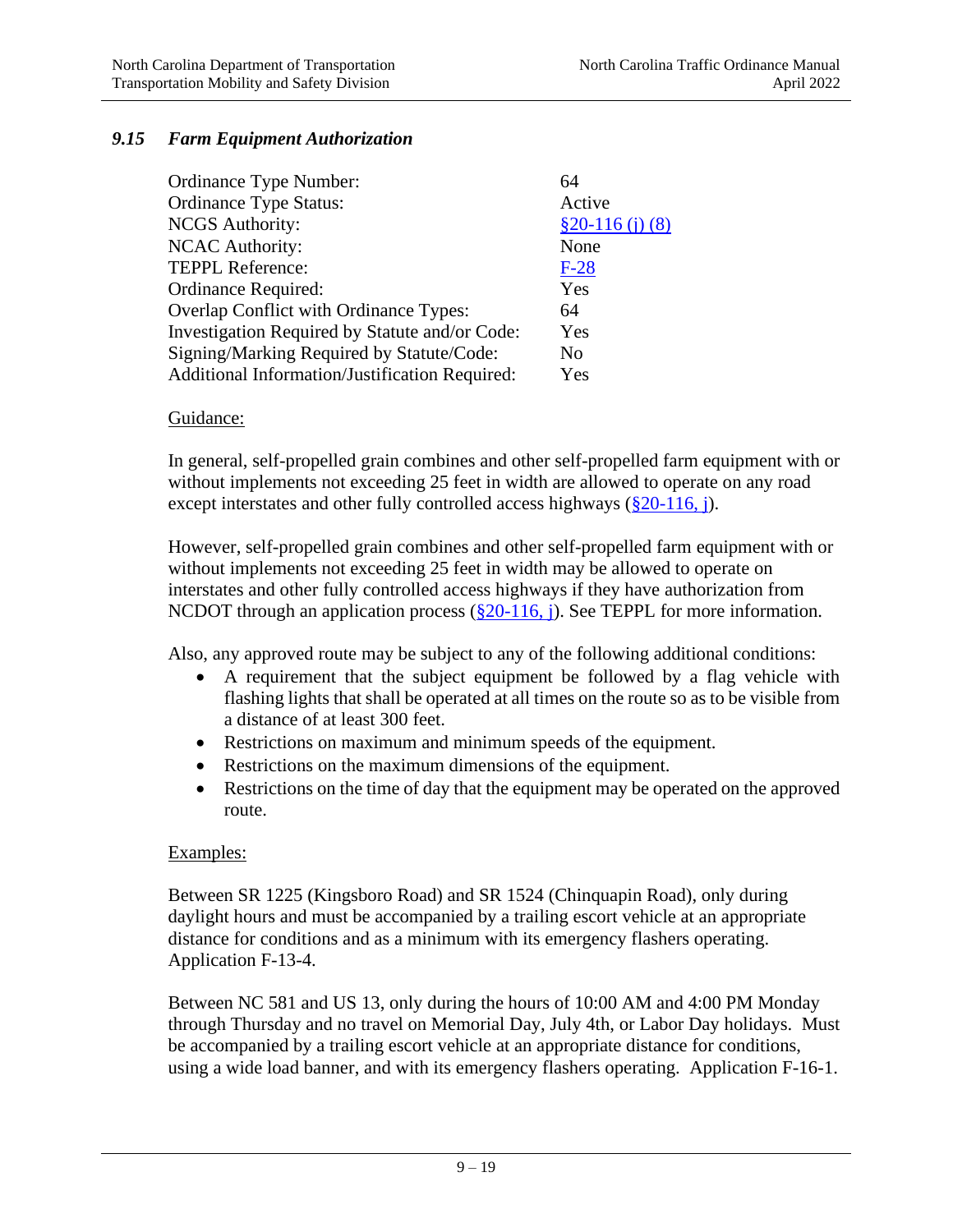## *9.16 Bikeway*

| Ordinance Type Number:                         | 65           |
|------------------------------------------------|--------------|
| <b>Ordinance Type Status:</b>                  | Active       |
| <b>NCGS</b> Authority:                         | $§136-71.11$ |
| <b>NCAC Authority:</b>                         | None         |
| <b>TEPPL Reference:</b>                        | None         |
| Ordinance Required:                            | Yes          |
| Overlap Conflict with Ordinance Types:         | 66           |
| Investigation Required by Statute and/or Code: | No           |
| Signing/Marking Required by Statute/Code:      | No           |
| Additional Information/Justification Required: | No           |

### Guidance:

Bikeways may be designated along and upon the public roads.

#### Examples:

Between SR 1443 (Broughton Road) and SR 2336 (Ashton Road).

Between the greenway/multi-use path located approximately 0.58 miles west of SR 1443 (Broughton Road) and SR 2336 (Ashton Road).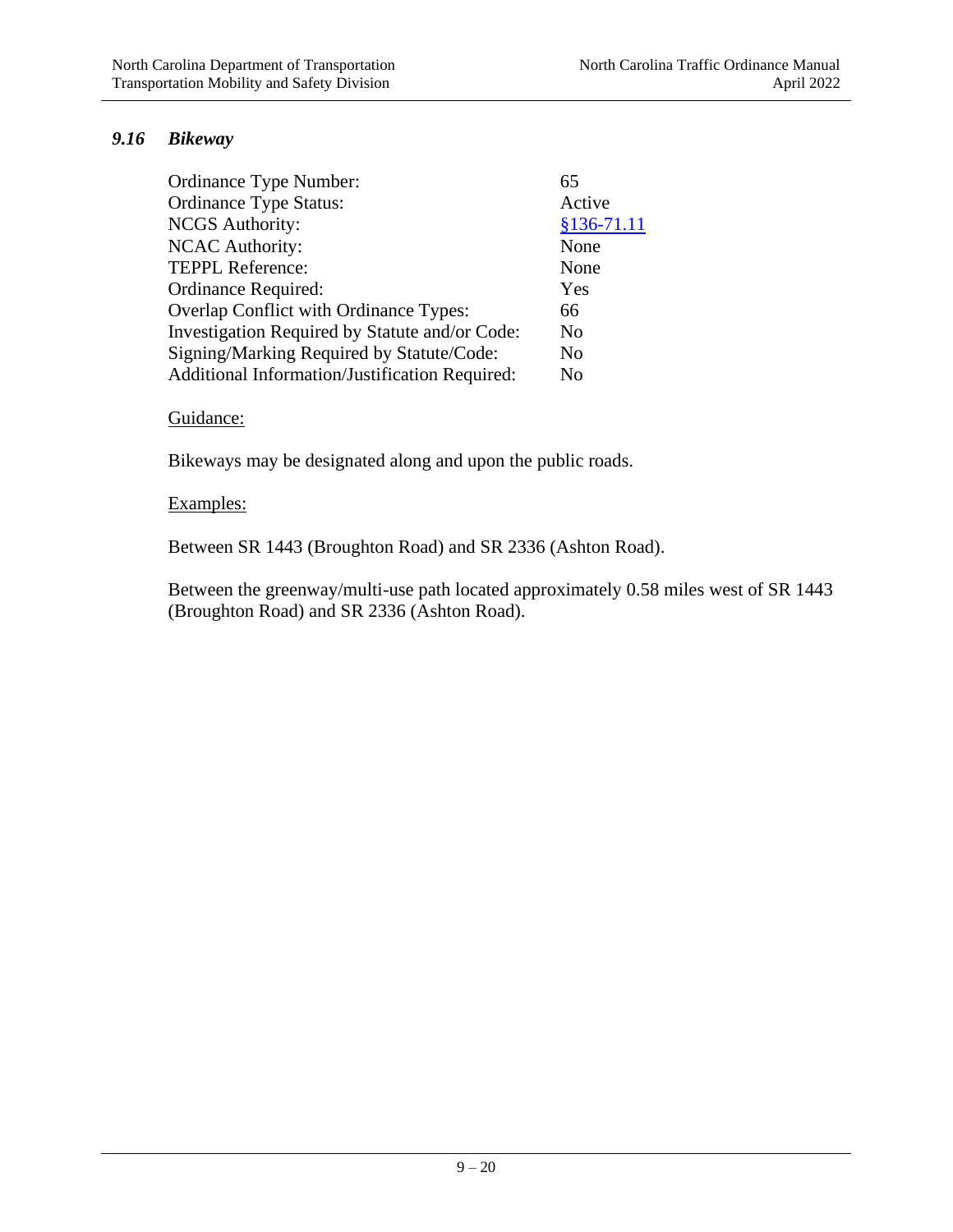## *9.17 Passenger Bus Prohibition*

| Ordinance Type Number:                         |               |
|------------------------------------------------|---------------|
| <b>Ordinance Type Status:</b>                  | Active        |
| <b>NCGS</b> Authority:                         | $$20-116$ (1) |
| <b>NCAC Authority:</b>                         | None          |
| <b>TEPPL Reference:</b>                        | None          |
| Ordinance Required:                            | Yes           |
| <b>Overlap Conflict with Ordinance Types:</b>  | 68            |
| Investigation Required by Statute and/or Code: | No            |
| Signing/Marking Required by Statute/Code:      | No            |
| Additional Information/Justification Required: | Yes           |

#### Guidance:

The Department of Transportation may prevent the operation of passenger buses that are owned and operated by units of local government, operated as a single vehicle only and having an overall length of 45 feet or less if the operation of such buses on a street or highway presents a hazard to passengers of the buses or to the motoring public.

### Examples:

Between SR 1443 (Broughton Road) and SR 2336 (Ashton Road).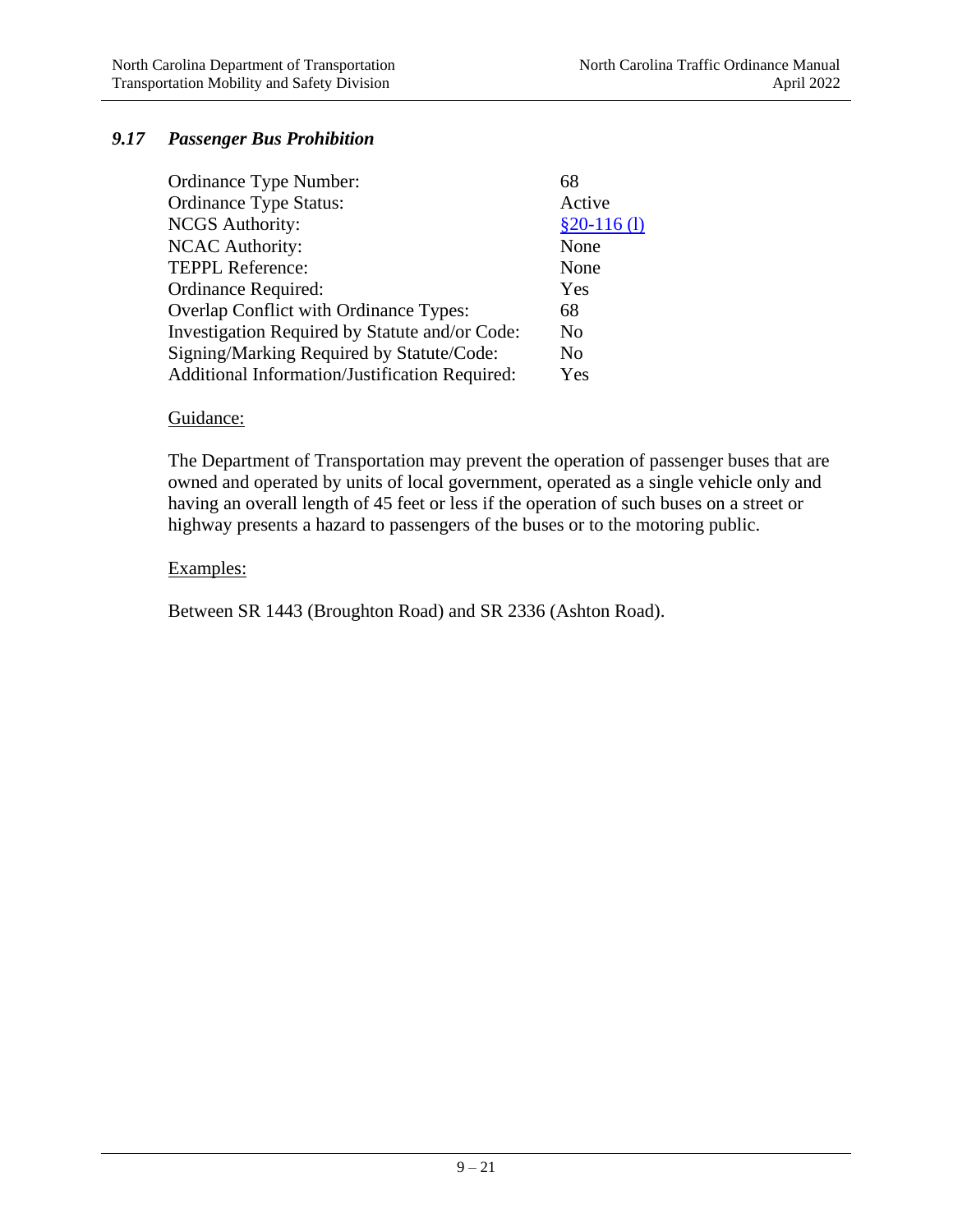### *9.18 Farm Equipment Authorization for Traversing Median Crossovers*

| Ordinance Type Number:                         | 74           |
|------------------------------------------------|--------------|
| <b>Ordinance Type Status:</b>                  | Active       |
| <b>NCGS</b> Authority:                         | $$136-18(5)$ |
| <b>NCAC Authority:</b>                         | None         |
| <b>TEPPL Reference:</b>                        | None         |
| Ordinance Required:                            | Yes          |
| Overlap Conflict with Ordinance Types:         | None         |
| Investigation Required by Statute and/or Code: | No           |
| Signing/Marking Required by Statute/Code:      | No           |
| Additional Information/Justification Required: | No           |

#### Guidance:

This ordinance is used to allow farm vehicles to transverse channelizing traffic control devices at intersections where they are able to do so.

Restrictions may be placed on the authorization and may include, but are not limited to, the following: time of day, time of year, daylight hours, holidays, left turns, U-turns, etc.

The Department of Transportation is vested with the power to make ordinances for the use of the State highways. However, no ordinances shall be made that will conflict with any statute now in force or any ordinance of incorporated municipalities.

#### Examples:

Farm vehicles may transverse a channelizing traffic control devices at the intersection with SR 1234 (Roberts Road).

Farm vehicles may transverse a channelizing traffic control devices at the intersection with SR 1234 (Roberts Road) during daylight hours only.

Farm vehicles may transverse a channelizing traffic control devices at the intersection with SR 1234 (Roberts Road) except for the hours of 7:00 to 9:00 a.m. and 4:00 to 6:00 p.m.

Farm vehicles may transverse a channelizing traffic control devices at the intersection with SR 1234 (Roberts Road) except on state and federal holidays.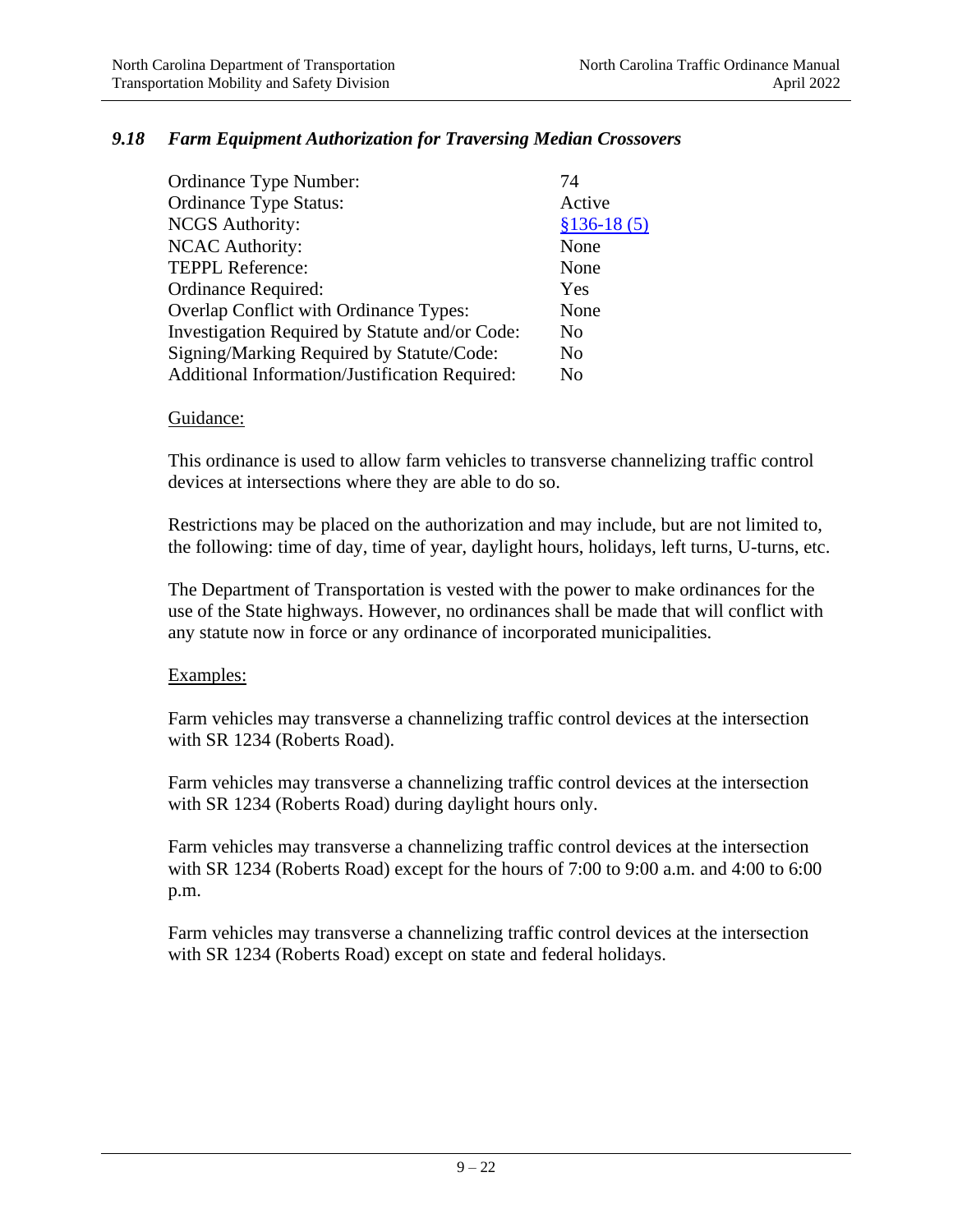## *9.19 Platooning*

| Ordinance Type Number:                         | 80             |
|------------------------------------------------|----------------|
| <b>Ordinance Type Status:</b>                  | Active         |
| <b>NCGS</b> Authority:                         | $$20-152$ (c)  |
| <b>NCAC Authority:</b>                         | None           |
| <b>TEPPL Reference:</b>                        | None           |
| Ordinance Required:                            | Yes            |
| Overlap Conflict with Ordinance Types:         | 27             |
| Investigation Required by Statute and/or Code: | N <sub>0</sub> |
| Signing/Marking Required by Statute/Code:      | N <sub>0</sub> |
| Additional Information/Justification Required: | No             |

#### Guidance:

This ordinance is used to authorize vehicles to travel by platoon, which is defined as "a group of individual commercial motor vehicles traveling at close following distances in a unified manner through the use of an electronically interconnected braking system" [\(20-](http://www.ncleg.net/gascripts/statutes/statutelookup.pl?statute=20-152) [152, c\)](http://www.ncleg.net/gascripts/statutes/statutelookup.pl?statute=20-152).

There shall be no more than three total vehicles, the minimum spacing shall be thirty (30) feet, and all vehicles shall have the same equipment. Software used shall be vendor specific, and there shall be an operational test on the toll roads in the Raleigh area (scheduled with the NCDOT Transportation Mobility and Safety Division).

Ordinances should include the name of the company/companies having approval to platoon along the authorized segment.

### Examples:

Volvo trucks are allowed to platoon between Forsyth County Line and Randolph County Line. No more than three combination vehicles platooning. Non-leading vehicles shall be no closer than thirty feet (30) feet while at operating speeds. The Platooning Operators shall notify the State Traffic Engineer of the North Carolina Department of Transportation (919) 814-5100 prior to operation to provide planned activities.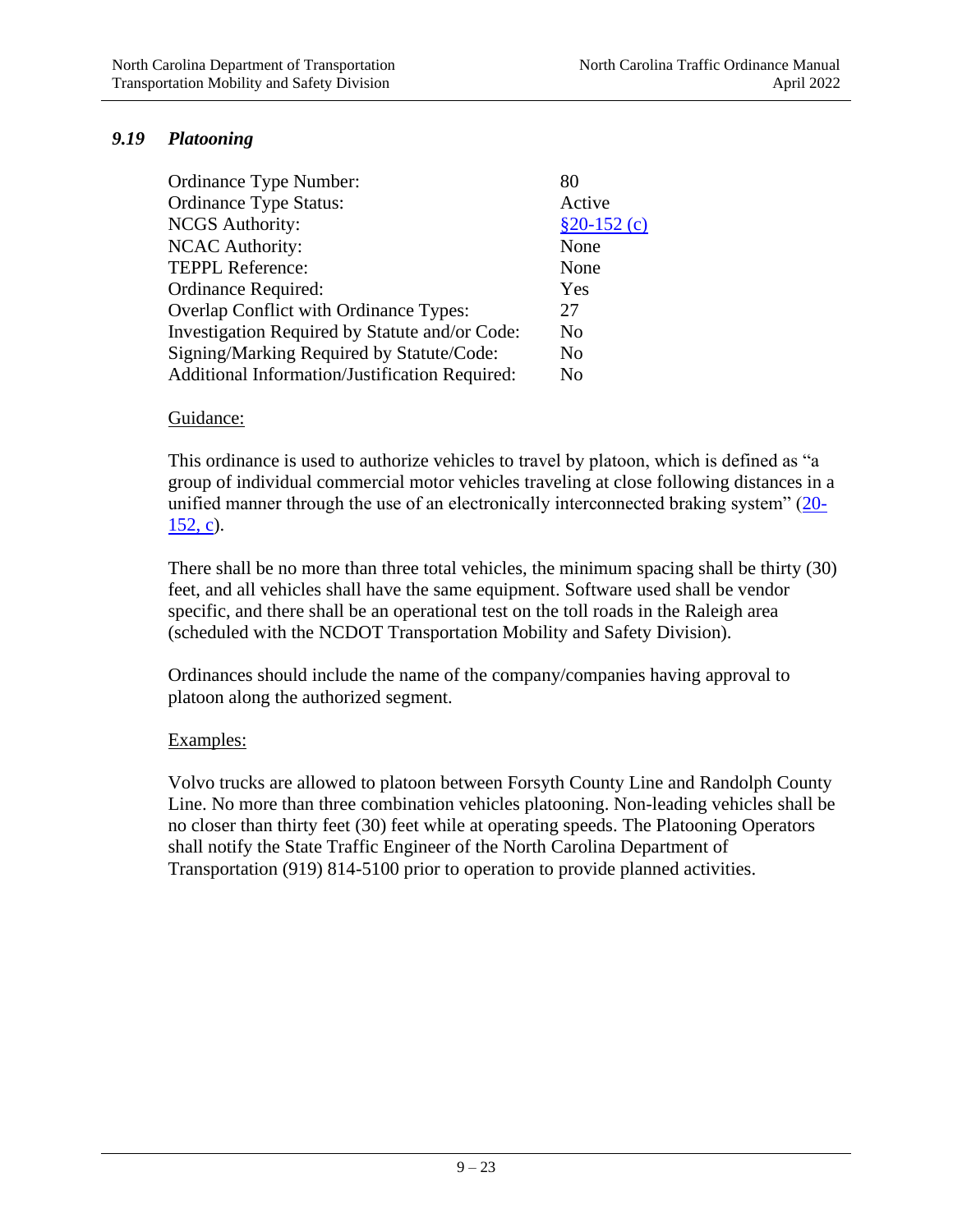## *9.20 Low Speed Vehicle Prohibition for Safety*

| Ordinance Type Number:                         | 70             |
|------------------------------------------------|----------------|
| <b>Ordinance Type Status:</b>                  | Active         |
| <b>NCGS</b> Authority:                         | $$20-121.1(4)$ |
| <b>NCAC Authority:</b>                         | None           |
| <b>TEPPL Reference:</b>                        | None           |
| Ordinance Required:                            | Yes            |
| Overlap Conflict with Ordinance Types:         | 27             |
| Investigation Required by Statute and/or Code: | Yes            |
| Signing/Marking Required by Statute/Code:      | N <sub>0</sub> |
| Additional Information/Justification Required: | N <sub>0</sub> |

#### Guidance:

A "low-speed vehicle" is defined as a "four-wheeled electric vehicle whose top speed is greater than 20 miles per hour but less than 25 miles per hour"  $(\frac{820-4.01}{27}, \frac{27}{8})$ .

Engineering and traffic investigations should be conducted or approved by the NCDOT.

### $Example(s)$ :

Between NC 50 (Benson Highway) and SR 1342 (Banks Road).

Between SR 1010 (Ten-Ten Road) and NC 50 (Benson Highway), between the hours of 6:00 p.m. and 8:00 a.m.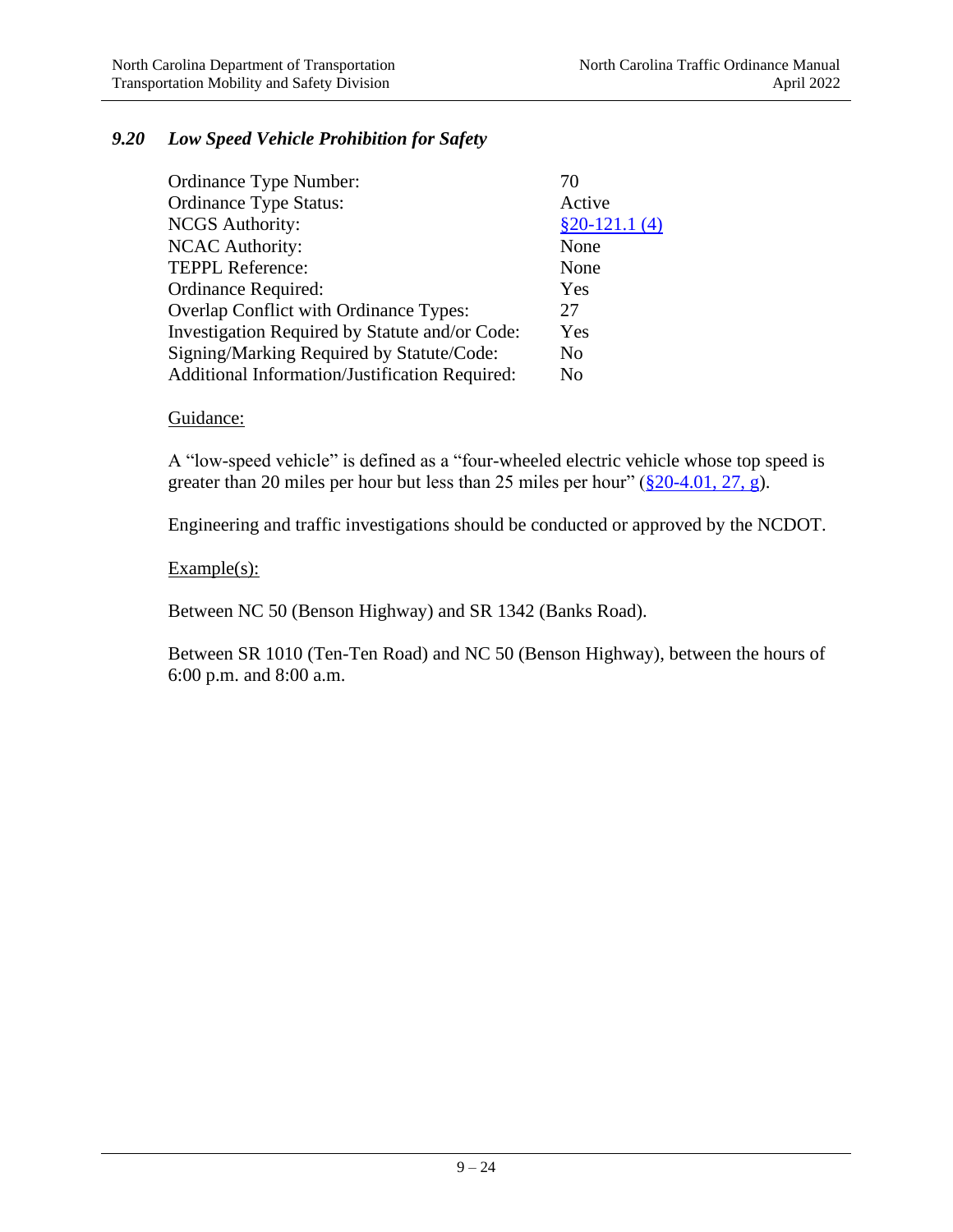## *9.21 Emergency Operations*

| Ordinance Type Number:                         | 100            |
|------------------------------------------------|----------------|
| <b>Ordinance Type Status:</b>                  | Active         |
| <b>NCGS</b> Authority:                         | $$136-18(5)$   |
| <b>NCAC Authority:</b>                         | None           |
| <b>TEPPL Reference:</b>                        | None           |
| Ordinance Required:                            | Yes            |
| Overlap Conflict with Ordinance Types:         | None           |
| Investigation Required by Statute and/or Code: | N <sub>0</sub> |
| Signing/Marking Required by Statute/Code:      | No             |
| Additional Information/Justification Required: | N <sub>0</sub> |

#### Guidance:

The Department of Transportation is vested with the power to make ordinances for the use of the State highways. This ordinance type is used to manage access and resources during emergency operations in response to declared disasters and other incidents (whether or not a state of emergency has been declared). This ordinance type should be managed in accordance with the [National Response Framework \(NRF\)](https://www.gsa.gov/governmentwide-initiatives/emergency-response/the-national-response-plan) so that specific ordinances are scalable, flexible, and adaptable to respond to the changing needs of the emergency operations they are intended to support without having to enact new ordinances every time conditions change.

Example(s):

None.